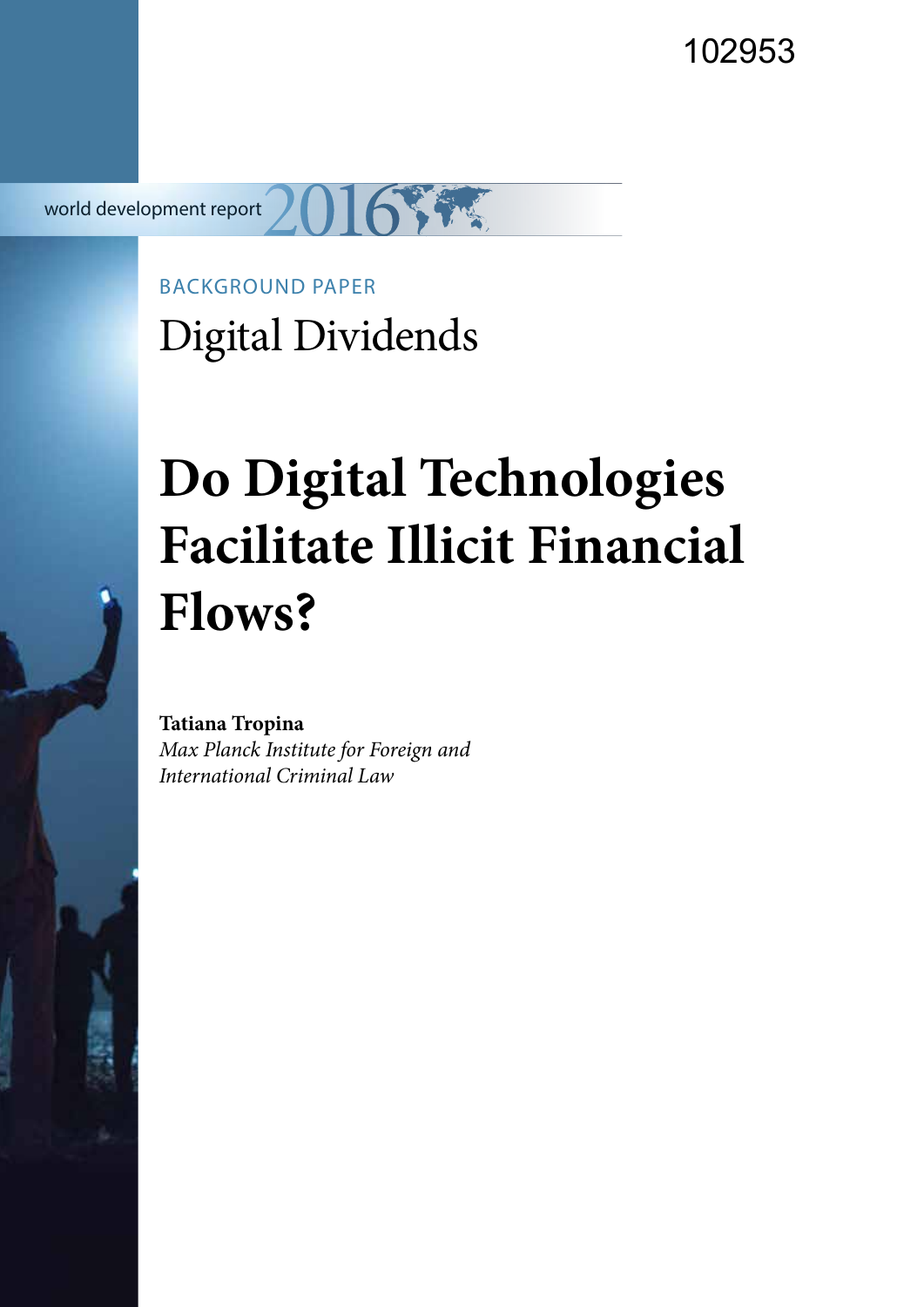This background paper was prepared for the *World Development Report 2016 Digital Dividends*. It is made available here to communicate the results of the Bank's work to the development community with the least possible delay. The manuscript of this paper therefore has not been prepared in accordance with the procedures appropriate to formally-edited texts. The findings, interpretations, and conclusions expressed in this paper do not necessarily reflect the views of The World Bank, its Board of Executive Directors, or the governments they represent.

The World Bank does not guarantee the accuracy of the data included in this work. The boundaries, colors, denominations, and other information shown on any map in this work do not imply any judgment on the part of The World Bank concerning the legal status of any territory or the endorsement or acceptance of such boundaries.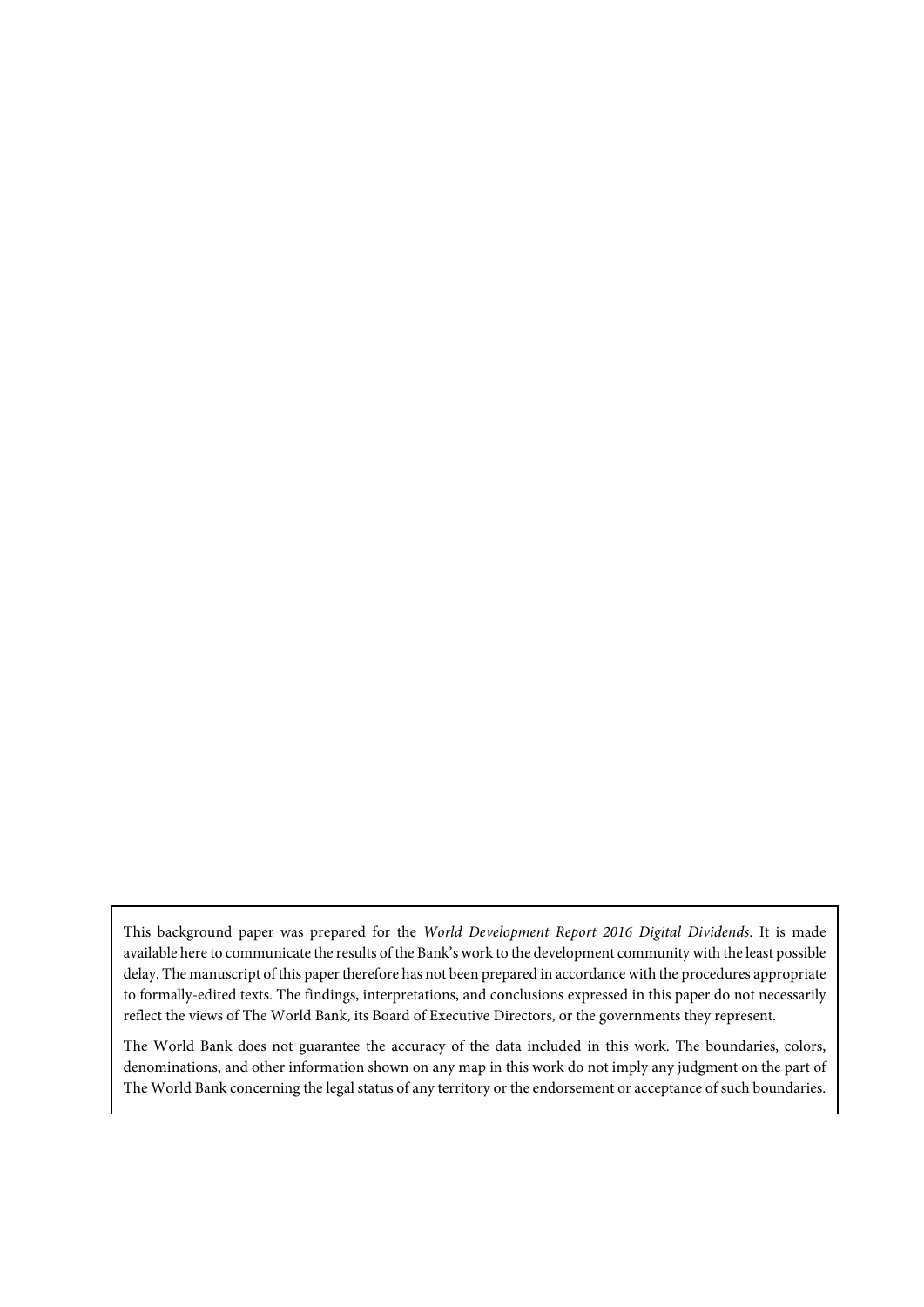# **Do Digital Technologies Facilitate Illicit Financial Flows?**

Dr. Tatiana Tropina

# **Summary**

The emerging concept of illicit financial flows has become a crosscutting issue on the international agenda in recent years. This umbrella term refers to money illegally earned, transferred, or used. With the development of digital technologies, the use of information and communications networks as a tool for facilitating illicit financial flows is rising as one of the key challenges in tackling the problem of the movement of illegal funds.

Digital technologies facilitate illicit financial flows at each stage, be it earning money illegally, transferring illegal funds, or using them. There are several areas where clear links between technology and illicit financial flows can be established.

#### *Acquisition of money*

In addition to the creation of the underground illegal markets of cybercrime and cyber-related crime, digital technologies facilitate the migration of traditional organized crime online and provide a number of opportunities for fraud, corruption, tax evasion, and other criminal activities.

#### *Money transfers and use*

New digital tools for money transfers, such as online and mobile banking, electronic payments, cryptocurrencies, e-commerce providers, and online gambling services, especially if they are combined, provide a countless number of opportunities to distance money from illegal sources of profit or to illegally transfer money from legal sources. New forms of doing business online, and the digital economy as a whole, facilitate the transfer of illegal profits and the aggregation of illicit funds in offshore accounts, and their placement in fake e-commerce companies and offshore online businesses.

Digital technologies could also be considered as a tool to tackle the problem of the illicit financial flows. They can serve as a source of empowerment and transparency, and could be used in investigations, detection, and disruption of the illegal money transfers.

Technology as a tool for tackling the problem of illicit financial flows can complement, but will never substitute for, proper legal frameworks, international cooperation, and public-private collaboration. The problem of illicit financial flows requires implementation of a complex set of measures, which have to include technological, legal, and organizational components. Furthermore, the use of digital technologies in the investigation of illicit financial flows should always be balanced with human rights and safeguards and take into account privacy issues.

# **Introduction**

The emerging concept of illicit financial flows has become a crosscutting issue on the international agenda in recent years. Illicit funds from organized crime, corruption, and tax evasion, which are moving across borders, pose a big challenge to the security and stability of economies around the globe, with an especially devastating effect on developing countries. There are no reliable estimates of illicit financial flows. According to some assessments, nearly US\$1 trillion of illicit funds shifts out of emerging markets and developing countries annually (Global Financial Integrity 2014; ONE 2014). There is, however, no implicit proof of reliability of such estimates.

Corruption, tax evasion, organized crime, the drug trade, and human trafficking, and many other forms of crime as well illicit financial flows associated with these illegal activities pose significant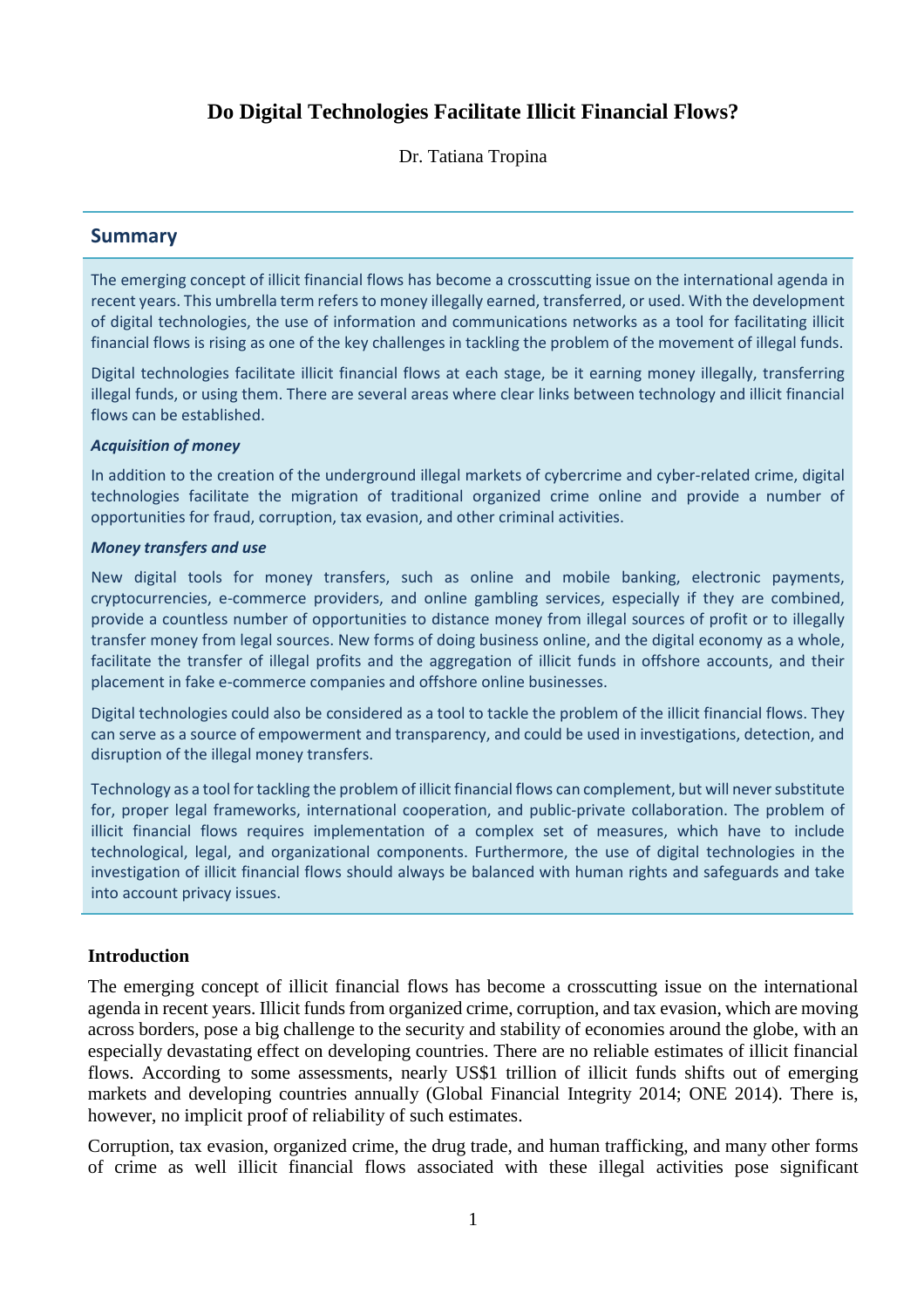interconnected threats to poorer states. They considerably reduce already limited domestic resources available and decrease tax revenue that is needed to fund critical poverty-reducing programs and infrastructure (World Bank 2015). Indirectly, they also negatively impact investments, fuel excessive inflation that leads to higher interest rates, facilitate the creation of unstable economies, threaten security, promote inequality, and undermine the rule of law. These concerns increased the pressure from civil society and other actors to take action against illicit financial flows and brought this issue to the center of the development agenda.

The issue of illicit financial flows is not new; however, in the last few decades the increasing dependency of society on information and communications networks is changing the landscape of this problem. The growth of digital operations in legitimate markets is one of the critical drivers for economic development. However, as markets and trade have always attracted criminals seeking benefits from illegal activities, digital networks have become a key enabler for the new forms of earning and transferring illicit funds and a facilitator for many traditional ways of illicit financial flows. Criminal activity has been evolving in parallel with society's use of information networks, reacting to every technological development with new approaches to gain profits and hide them. The borderless nature and decentralized architecture of the internet, combined with a complex dynamic ecosystem of the digital economy, poses new challenges to governments, industry, and civil society in tackling the problem of illicit financial flows.

Due to the relative newness of the problem, there is still a lack of research on the issue of digital technologies as an enabler and facilitator of the illicit financial flows. This paper aims to provide insights into the nexus between information technologies and illicit financial flows and to show how technology is helping to earn, transfer, or use funds illegally. Since there have been relatively few studies in this field, by reviewing as many examples of the use of technology for facilitating illicit financial flows as possible, this analysis seeks to provide a context for further studies in this area.

The paper follows the outline presented in table 1, which summarizes both the structure of the paper and key results. The matrix refers to the findings of the study concerning the nexus of illicit financial flows and digital technologies with regard to three stages: earning, transfers, and use. The paper itself is structured as follows.

Part 1 defines illicit financial flows to establish the scope of the problem and provide the context for further analysis. Part 2 focuses on the issue of digital technologies in the process of earning money illegally and transferring illicit funds, and analyzes how technology can help in the process of acquisition, transfers, and integration of illicit finds. Part 3 discusses the role of technology in fighting illicit financial flows. Part 4 concludes with suggestions for further areas of research in this field and ways to tackle the problem more effectively.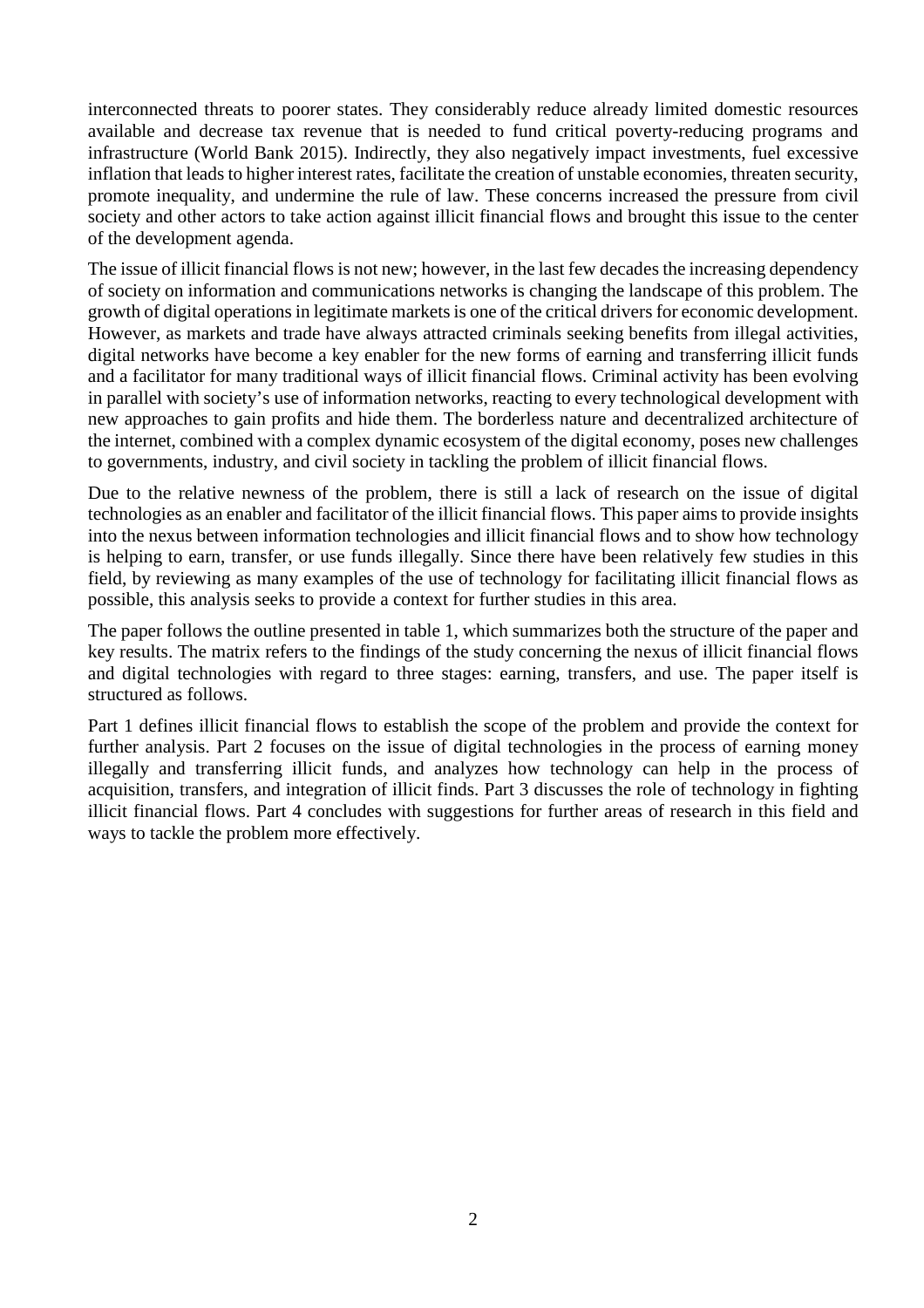# **Table 1 Nexus of Digital Technologies and Illicit Financial Flows: The Structure of the Study**

|                                                                                                 | <b>Earning</b>                                                                                                                                                                                                                                                                     | → | <b>Transfers</b>                                                                                                                                                                                                                                                                                                 | $\rightarrow$ | <b>Use</b>                                                                                                                                                                                                                       |
|-------------------------------------------------------------------------------------------------|------------------------------------------------------------------------------------------------------------------------------------------------------------------------------------------------------------------------------------------------------------------------------------|---|------------------------------------------------------------------------------------------------------------------------------------------------------------------------------------------------------------------------------------------------------------------------------------------------------------------|---------------|----------------------------------------------------------------------------------------------------------------------------------------------------------------------------------------------------------------------------------|
|                                                                                                 | Sources:<br>• Laundering<br>proceeds of crime<br>• Abuse of power<br>• Market/regulatory<br>abuse<br>• Tax abuse                                                                                                                                                                   |   | Stages:<br>Placement<br><b>Layering</b>                                                                                                                                                                                                                                                                          |               | <b>Integration:</b><br><b>Integration of the</b><br>laundered assets into the<br>legal financial system                                                                                                                          |
| <b>How digital</b><br>technologies<br>facilitate illicit<br>financial flows                     | · Digital underground<br>economy:<br>cybercrime and<br>"crime as a service"<br>• Migration of<br>traditional organized<br>crime online<br>• Embezzlement and<br>fraud in the telecom<br>sector                                                                                     |   | Combination of:<br>• Online and mobile<br>banking: slicing and<br>automation of<br>transactions<br>• Electronic payments via<br>unregulated<br>intermediaries<br>· Digital/cryptocurrencies:<br>ensuring anonymity<br>• E-commerce:<br>manipulation of supply<br>of goods<br>• Online gambling/online<br>betting |               | • Offshore electronic bank<br>and investment accounts<br>• Fake e-commerce<br>companies<br>• Offshore online casinos<br>• Terrorist financing                                                                                    |
| <b>How digital</b><br>technologies help<br>address the<br>problem of illicit<br>financial flows | • Tackling crime<br>activities: detection,<br>prevention, digital<br>investigations<br>• Increase<br>transparency and<br>public scrutiny to<br>reduce corruption<br>• Speed up<br>introduction of e-<br>government systems<br>in areas such as tax<br>administration or<br>customs |   | • Monitor suspicious<br>transfers<br>• Trace illegal transfers<br>• Better information<br>exchange (digital<br>platforms, automatic<br>exchange of information)<br>• Facilitate due diligence                                                                                                                    |               | • Ex-post identification of<br>illicit sources<br>• Databases of beneficial<br>ownership<br>• Leaks of electronic data<br>transfer trails and<br>electronic documents to<br>the attention of public and<br>competent authorities |
|                                                                                                 | Any technological means to fight illicit financial flows have to be combined with<br>Harmonization of legal frameworks<br>Mechanisms for international cooperation and mutual legal assistance<br>Public-private collaboration<br><b>Awareness raising</b>                         |   |                                                                                                                                                                                                                                                                                                                  |               |                                                                                                                                                                                                                                  |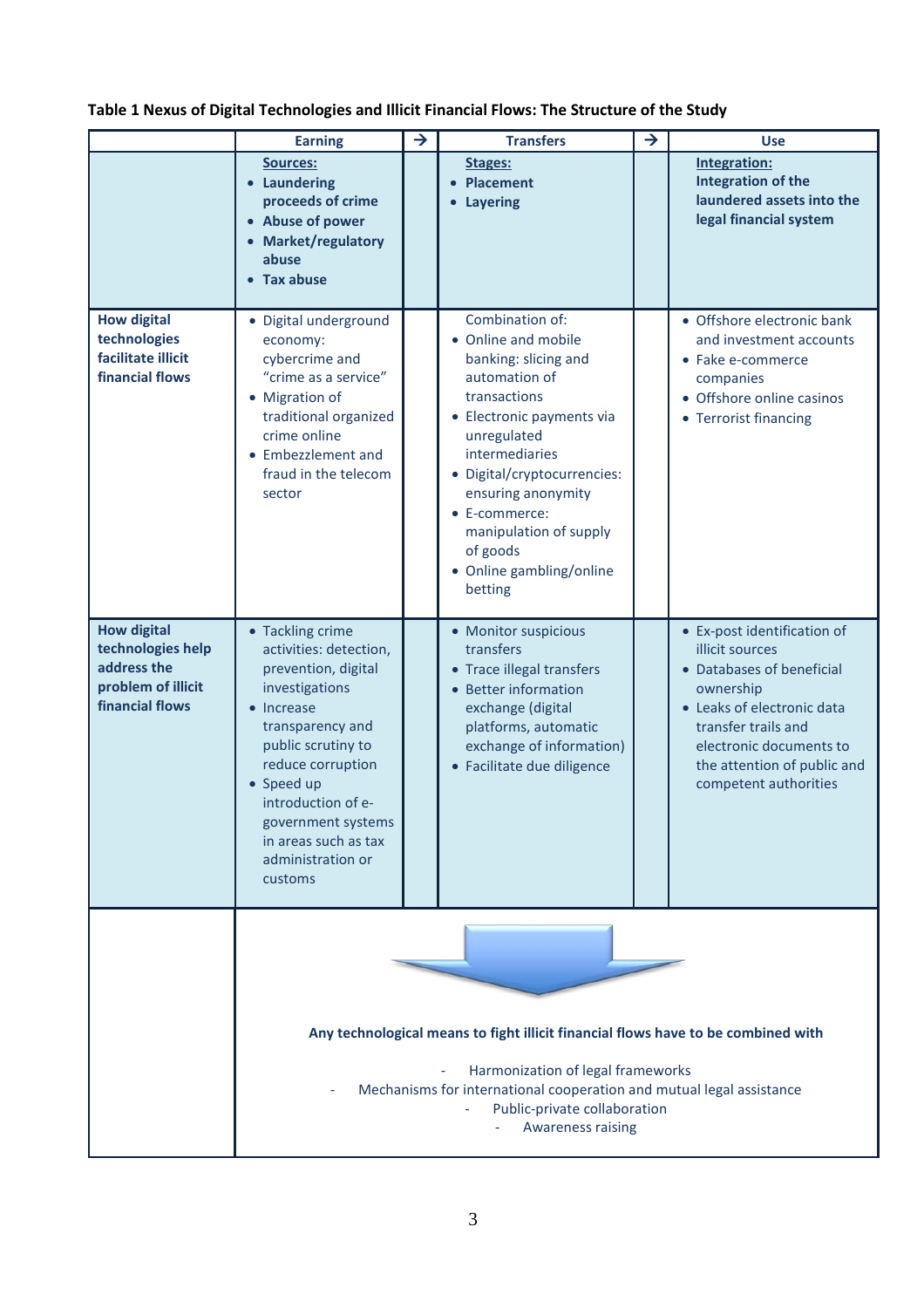# **Part 1. Illicit Financial Flows: Definition**

# *Illicit financial flows: Components*

The term "illicit financial flows" represents a relatively new concept (World Bank 2015). It emerged as an umbrella term to conflate previously disconnected issues related to tools, methods, and criminal activities aiming to move funds and assets across national borders in contravention of national or international laws (Goredema 2011; OECD 2013). There is still no consensus on the question of which practices actually constitute these tools and criminal activities; however, the common notion, which has been dominating in recent years, is that illicit financial flows can be defined as money "illegally earned, transferred or used" (UNECA 2015; World Bank 2015).

Despite the general agreement on the use of this relatively new term, a lack of consensus can be found in the studies debating the sources of the illicit financial flows. Most researchers agree that the term should cover money earned from criminal (illegal) activity, or money that was legally earned but became illegal because of the use, such as terrorist financing or illicit transfer (for example, violation of tax laws; see figure 1). Most of the literature refers to several sources of earning money from illegal activities: corruption, crime (including organized crime) and illegal commercial practices such as manipulation of custom duties, mispricing, and tax evasion (Global Financial Integrity 2014).

There are also other classifications; for example, Jansky (2013) splits illicit financial flows into three groups: illegal (criminal) flows, individual illicit flows, and corporate illicit (commercial) flows. Some studies approach the issue from a different angle and define illicit financial flows not through the activities, but through the negative impact. For example, Blankenburg and Kahn (2012) consider any financial transaction that is harming the economy to be a part of illicit financial flows, and thus create a somewhat vague and broad definition, which might cover many activities on the borderline between legal and illegal (Perez and Olivie 2014).



# **Figure 1 Illicit Financial Flows: Sources and Components**

# *Differences in defining illicit financial flows*

There is a lack of agreement on where the line is between illicit and legal financial flows. There is an ongoing debate, for example, on whether such practices as tax avoidance should be included in the definition of illicit financial flows. On the one hand, recent studies, such as the "Report of the High Level Panel on Illicit Financial Flows from Africa" (UNECA 2015), highlight that the term "illicit" should be considered as a "fair description of activities that, while not strictly illegal in all cases, go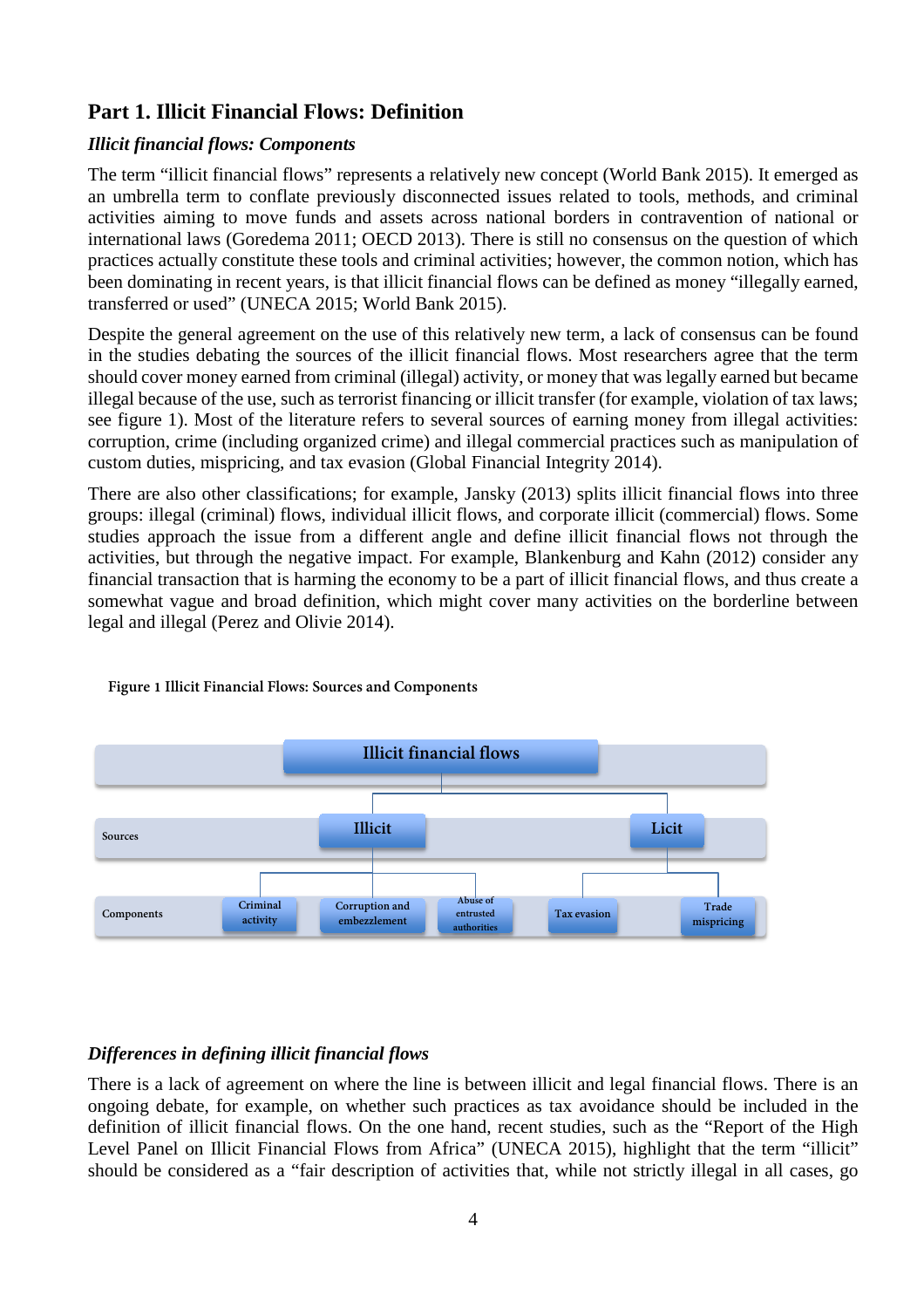against established rules and norms, including avoiding legal obligations to pay tax" (UNECA 2015, 23). On the other hand, there are certain business practices that include legal tools to lower tax liabilities. There is an ongoing debate concerning the inclusion of reduction of tax liability in the definition of illicit financial flows. Such inclusion is advocated by civil society organizations and some states; however, major global financial centers favor a restrictive definition that covers crime and corruption and includes manipulation of tax payments only if they seriously and deliberately break the laws (World Bank 2015).

Because of the differences in taxation regulation among countries, it is hard to avoid the creation of grey areas, which will allow reduction of tax liability. Thus, the issue of tax reduction must always be addressed in the specific country context. These debates, however, are outside the scope of this study. The analysis in this paper will focus strictly on illegal activities.

Ultimately, due to the differences in national legal frameworks, a concept of what constitutes illicit financial flows will always depend on the legislation of the particular state. Furthermore, any international mechanisms implemented to tackle illicit financial flows can be undermined by the differences in national legislation and the fact that in some countries, laws can exist on the books but there is no capacity or no willingness to enforce the laws. These legal loopholes can be exploited by criminals and corrupt officials who seek safe havens—countries with weak laws and enforcement or states with preferable legal regimes for committing crimes—for tax avoidance or for carrying out operations for distancing illegal profit from its source. This situation requires not only identification of the loopholes in the national and international legal frameworks and harmonization of the legislation on the international level, but also proper implementation of these standards and capacity building for law enforcement agencies.

# **Part 2. Digital technologies and illicit financial flows: Earning and transferring money illegally**

The existence of the link between digital technologies and illicit financial flows, despite the lack of research in this field, has been widely recognized. However, the effect of information technology on the sources of the illicit profits is uneven. On the one hand, information and communications technologies (ICTs) have created new and facilitated traditional ways of earning and laundering money illegally. On the other hand, there is no direct link between ICTs and certain activities, such as bribery and corruption, which are considered a significant source of the illicit financial flows.

Of course, any illegal activity can be facilitated with the possibility of transferring funds anonymously or generating large amounts of money via aggregation of small sums. Yet, since there is almost no research or known—or even anecdotal—cases in this regard, it would be pure speculation to make a direct connection between digital technologies and some of the sources of the illicit financial flows, such as corruption or mispricing. This part of the study analyzes only those aspects of the nexus of illicit financial flows and digital technologies where a direct link can be established and confirmed by case studies. With reference to the definition of illicit financial flows, the chapter analyzes two aspects of the problem of information technologies and illicit financial flows: how digital technologies can facilitate the process of earning illicit profits and how technological developments influence illegal money transfers.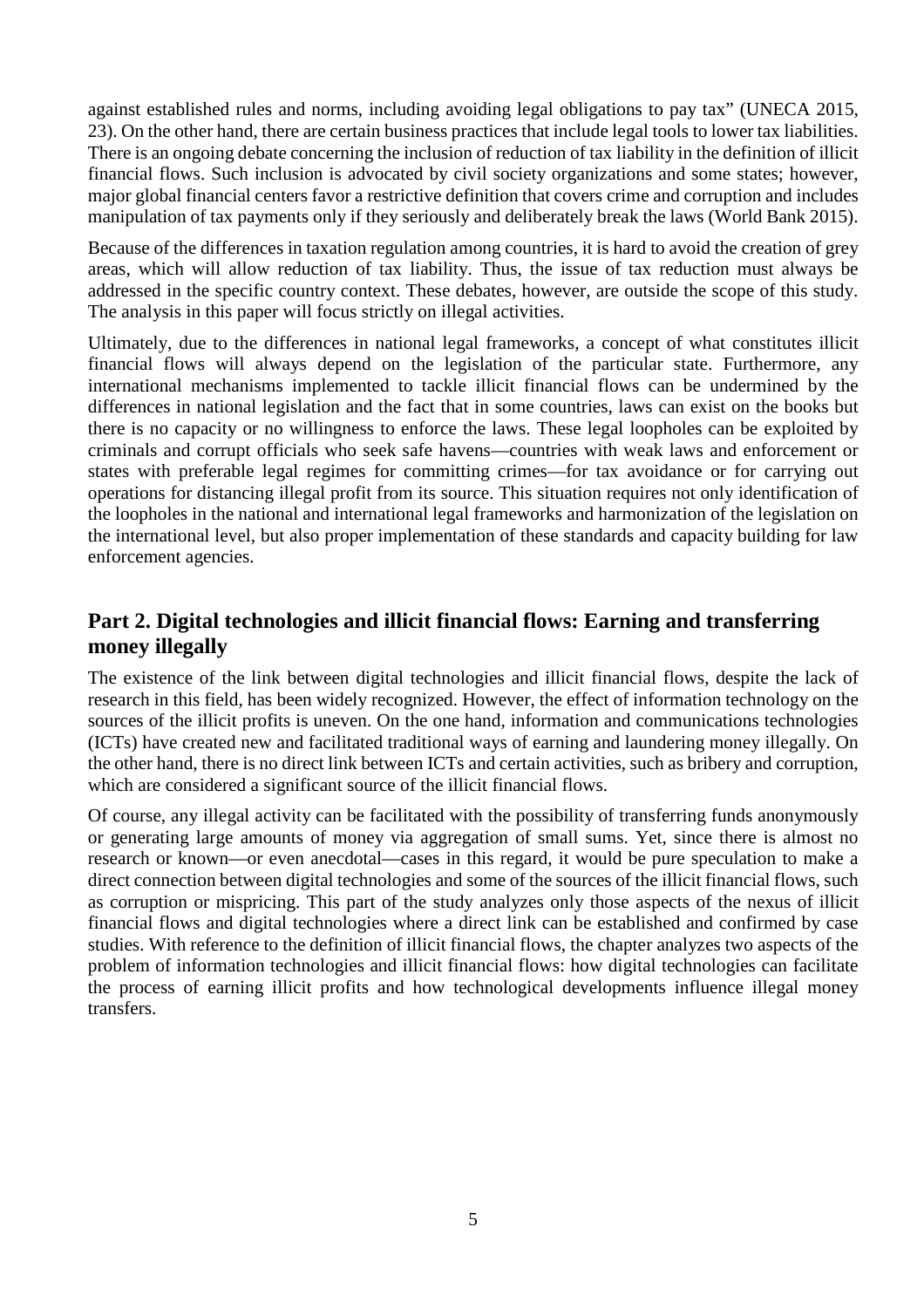# **2.1. Money illegally earned: Digital technology as a way to get criminal profits**

# **Summary**

There are several ways in which technology facilitates the process of earning illegal profits:

- Evolvement of the new types of crime (for example, cybercrime) and, as a result, the rise of a criminal underground economy. This underground digital market, where certain offenders specialize only in committing crimes involving digital technology, has already become an independent source of gaining illegal money.
- "Relocation" of traditional organized crime online: the use of digital technology for secure encrypted communications, for trade, information exchange, and for facilitating illegal activities in the offline world.
- Tax evasion practices facilitated by digital technologies.

# **2.1.1. Underground economy: Crime as service**

# *Digital technology and cybercrime: The rise of an underground economy*

In the early days of cybercrime, the scene was mainly dominated by individuals or loosely connected groups of hackers committing attacks just for fun or to demonstrate their technical skills (SecureWorks 2010). The development and growth of the digital economy dramatically changed both the criminal landscape and the motivation of offenders, transforming cyber-related crime into a complex and thriving criminal industry. As in the case of illicit financial flows in general, there are no reliable estimates on the criminal profits and the reputational losses and recovery costs that can go far beyond the direct harm. Most of the assessments come from the cybersecurity companies (see box 1) and, thus, are being questioned concerning the reliability of crime statistics and losses estimates (see, for example, Jardine [2015]). The uncertainty about crime profits and losses for businesses, however, does not mean that there is no general understanding that the aggregated criminal profits and direct and indirect losses for businesses are very high.

Though the primary targets of the cybercriminals are more wealthy developed countries, which heavily depend on information technologies, and there is a common notion that many crimes originate in countries in Asia, Africa, and Eastern Europe (Europol 2015), the underground economy itself exists independently of national borders. The development of the cybercrime industry is driven by the monetary value of data and services<sup>[1](#page-7-0)</sup>, traded on the specific internet platforms and via communication

 $\overline{a}$ 

#### **Box 1 Impact of Cybercrime: Security Companies Assessments**

According to a McAfee assessment study, the underground industry of cybercrime costs global economies as much as US\$445 billion. This estimate includes both direct and indirect costs: profits of cybercriminals, and indirect costs such as reputational damage, defense, and recovery. McAfee makes a conservative estimate of US\$375 billion in losses, and the probable maximum as much as US\$575 billion (McAfee 2014). Even the smaller of these estimates of possible losses related to cybercrime exceed the GDP of most countries and the revenues of most private companies in the world.

channels, which are used as underground marketplaces (Europol 2014; Fallmann et al. 2010, 1).

This value represents an illicit commodity, intangible and easily transferrable across borders. Specific criminal activities have been developed and are being constantly improved in order to obtain data or

<span id="page-7-0"></span><sup>&</sup>lt;sup>1</sup> For example, according to KPMG research, in 2014 the prices for stolen credit card credentials ranged from US\$0.25 to US\$100 per item. Debit card information cost approximately US\$9.55 per item, stolen usernames and passwords US\$5.60 per item (Fowler 2014).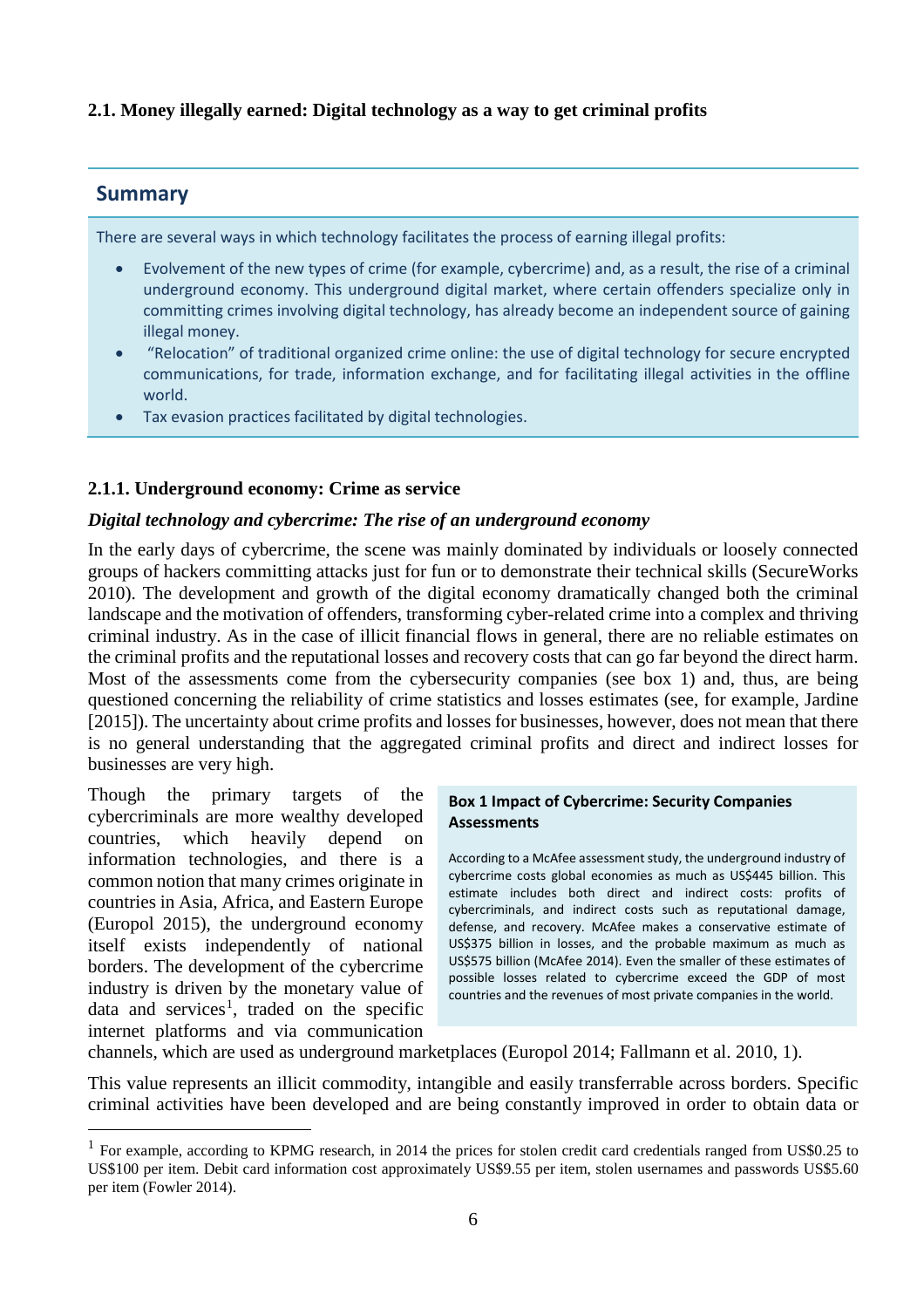increase the value of services: phishing, farming, spoofing, sophisticated malware, and tools to obtain information from commercial databases. Online criminality includes a broad spectrum of fragmented and highly specialized economic activity, where both the skills and data are offered for sale: various criminal groups specialize in developing specific tools such as exploits, writing code for malicious software, or leasing the tools for automated attacks.

The underground economy is structuring its operations by copying business models from legitimate sectors. Technological developments, research, innovation, and the transformation of value chains into value networks have driven the globalization of the legal sectors and have affected business structures, making them more decentralized and collaborative with regard to external partners. In the same way, the development of digital technologies is fuelling the creation of new models of labor division, subcontracting, product placement, communications, and networking in the criminal ecosystem of the digital underground economy.

Schemes for doing illegal business resemble legitimate business-to-business (B2B) models. Highly sophisticated C2C (criminal-to-criminal) operations aim to make stolen data, crime tools, and professional skills for committing crimes available through digital networks (Ben-Itzhak 2008; Tropina 2013). The vulnerabilities of software and systems are exploited to create so-called "crimeware," that is, "malware specially developed with the intention of making a profit and which can cause harm to the user's financial well-being or valuable information" (ESET 2010, 4). Crimeware in the form of viruses, Trojans, key loggers, toolkits, and exploit kits offers cybercriminals the flexibility to steal and control data, to create and manage malicious programs, and to run networks of interconnected computers infected with malware (Kharouni 2012).

# *Automation: A core enabler of the illegal digital economy*

Automation plays a significant role in gaining illicit profits in underground markets. Technology is used to avoid the operation requirement for physical groupings and force of numbers (Europol 2011, 6). The core of automation is a system of botnets: networks of compromised computers that can be remotely controlled by the perpetrators and used as "zombies" for launching large-scale denial-of-service attacks on private and corporate systems, sending spam, disseminating malware, and scanning for system vulnerabilities. Without botnets, perpetrators would have to target victims and computer systems manually and individually, which would make attacks too costly and time-consuming (Europol 2011).

The system of delivering crimeware tools in the form of selling or hiring them drove the deployment of crime-as-service business models: trading botnets has become a high-revenue activity in the underground economy. Criminal organizations offer botnets at relatively low cost, profiting from the turnover based on the number of "customers." At the beginning of 2015, according to Symantec, distributed denial-of-service (DDoS) attacks could be ordered from US\$10 to US\$1,000 per day (Wueest 2015). Moreover, as one of the logical steps in adopting business models from the legal economy, criminals are employing the policy of price differentiation, moving from static pricing lists to the flexible pricing schemes with discounts and bonuses (Danchev 2010).

In addition, they can offer different packages of the same products, depending on the service. For example, in 2012 the basic package of DDoS bot Darkness by SVAS/Noncenz could be bought for US\$450. The same botnet was also offered under "Bronze," "Silver," "Gold," and other options that included, depending on the price, free updates, password grabbers, unlimited rebuilds, and discounts for other products (McAfee 2012). These costs are relatively low compared to the criminals' financial gain: the estimated revenue of criminal groups using botnets ranges from tens of thousands to tens of millions of dollars.

Another "crime-as-a-service" model of operations that thrives alone with botnet trade is the pay-perinstall (PPI) scheme, which was developed to meet one of the vital demands of the illegal market infection of computer systems via digital networks. This service represents outsourcing of the dissemination of malware by determining the raw number of victims' computers that should be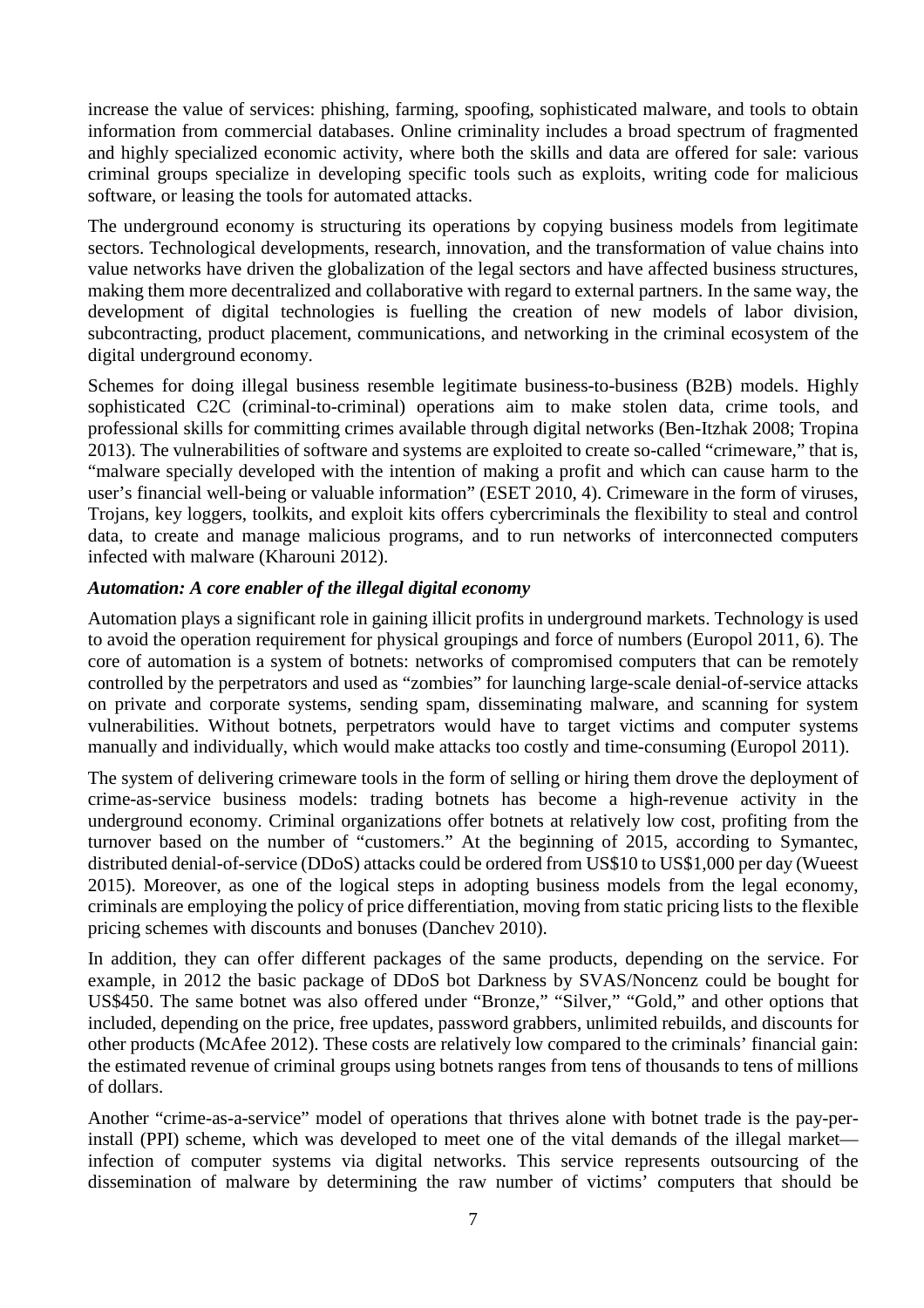compromised within the scope of the "customer's" budget (Caballero et al. 2011). A single PPI service can partner with thousands of affiliates, which get paid for the number of malware installs. This job does not require sophisticated computer skills, so malware distribution is nowadays open to anyone who wants to earn some money. A typical affiliate can supply more than 10,000 installs per month, which can generate millions of infected computers for illegal business, including thousands of affiliates (SecureWorks 2010). This business may be very profitable for affiliates; for example, Trend Micro once reported on an affiliate that generated US\$300,000 from rogue antivirus software installs in only one month (Trend Micro 2010).

# *Tools-supplying business models: Another way to earn illegal money*

Tools-supplying business models are employed to create flexible "customer" systems for the commission of cybercrimes, where crime instruments and technics are available on demand. The owners of such servers with crimeware allow "users" to just log into the server and choose from the range of tools suitable for fraud, phishing, attacks, and data-stealing and then download them. Less-skilled criminals can buy tools to identify vulnerabilities, compromise systems, and steal data. More sophisticated offenders can purchase malware or develop custom tools and scripts on their own. When user data are stolen, criminals can use crimeware servers to commit organized attacks. Again, the prices are relatively low compared to the possible illicit profits.

In 2015, to rent a drive-by download web toolkit, which includes updates and 24/7 support, one needs as little as US\$100 to US\$700 per week. The online banking malware SpyEye is offered from US\$150 to US\$1,250 on a six-month lease (Wueest 2015). Even "teaching" skills are being converted into monetary value; nowadays, criminals can profit not only from committing crimes, but also from teaching others how to do it. For example, the training tutorials on Exploit Kits, DDoS attacks, Spam attacks, and phishing and other malicious activities can be purchased from as little as US\$1 (SecureWorks 2014). Furthermore, the next generation of business models has started offering licensed malware and technical support for illegal software and tools (SecureWorks 2010), and employing such schemes as "try it for free" or a "100% Satisfaction Guarantee on Stolen Credit Cards or They Will Be Replaced" (SecureWorks 2014).

# **2.1.2. Underground economy: "Traditional" organized crime and digital technologies**

# *Digital technologies: A new medium for traditional organized crime*

In addition to being a platform for the new type of criminal activity analyzed above, cyberspace and digital technologies also serve as a new medium for facilitating the criminal business of traditional mafia-style organized crime groups. This trend is not surprising. Under the general assumption, traditional organized crime always searches for "safe havens" offered by states with weak governments and unstable political regimes (Williams 2002, 2). Cyberspace, with its anonymity, absence of borders, and the opportunity to commit offenses without being physically present at the crime scene, constitutes a perfect environment, especially when criminals can operate from countries that do not have proper legal frameworks and technical capabilities for digital investigations (Goodman 2010). This poses a particular threat and calls for the adoption of proper legal frameworks and capacity building, especially in developing countries.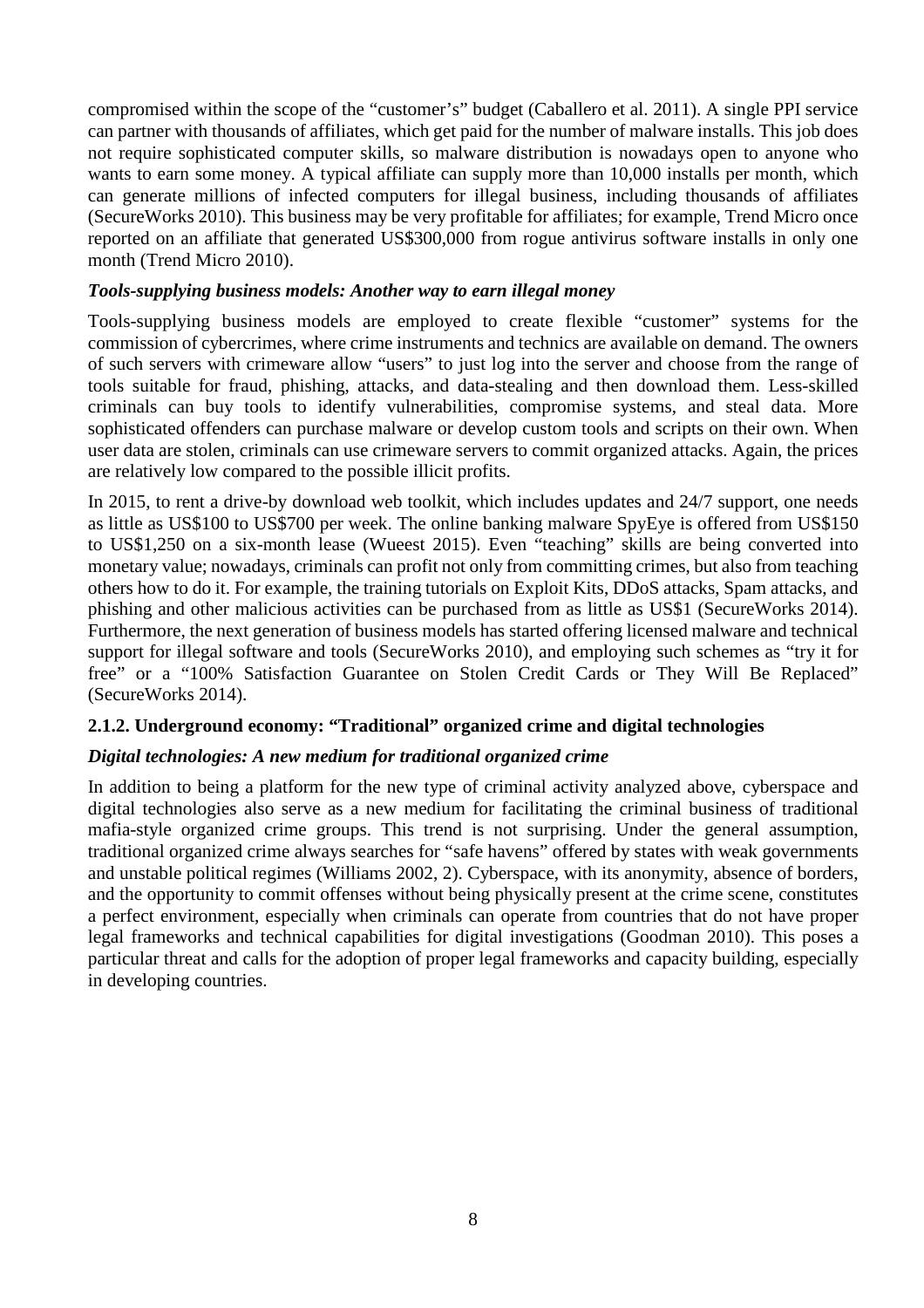While traditional organized crime is still operating in a physical world—which is why it should not be confused with the new type of crime and underground industry of cybercrime—these groups can still benefit from the use of technology and underground marketplaces. Underground forums provide those involved in drug and arms trafficking, human trafficking, and trade in illegal goods with a perfect platform for trade of goods and services and a hub for networking, planning, and coordinating crimes. At the illegal online marketplaces (see box 2), the trade of crimeware tools for cybercrime coexists with the trade of illegal goods, fake identification documents, and different services associated with offline crimes.

#### **Box 2 Illegal Online Marketplaces: Silk Road and Agora**

One of the most infamous examples of hidden online marketplaces is Silk Road, which functioned similarly to legal auctions such as eBay, allowing "customers" to buy illicit drugs and other illegal commodities. It has been estimated that from 2011 to 2013, Silk Road facilitated over US\$1.2 billion worth of sales between 4,000 vendors and 150,000 customers (Houses of Parliament 2015). The marketplace was shut down by the FBI (U.S. Federal Bureau of Investigation) in October 2013, but reappeared shortly after as Silk Road 2.0 to continue criminal trade, until it was hit again in the operation Onymous, which represented cooperation between law enforcement in the European Union and the United States, in October 2014.

The closure of Silk Road, however, has not stopped the further evolution of illegal marketplaces. The online marketplace, Agora, launched in 2013, surpassed Silk Road in illegal drug trade and was named "the largest online narcotics emporium in the world" (Bertrand 2015) one year after it was established. It has been estimated that Agora, as a platform for trade of drugs, weapons, and illegal services, became the biggest black market operating online (Bertrand 2015; Greenberg 2014).

# *Digital technologies: Crime as service for traditional organized crime groups*

As reported by Europol (2014), traditional crime groups had already started using digital technologies as "crime as service," hiring sophisticated cybercriminals to facilitate illegal operations. For example, in June 2013, law enforcement agencies in Belgium and the Netherlands took down a Netherlands-based drug smuggling ring, which employed hackers to penetrate the systems controlling the movement and location of shipping containers at the Belgian port of Antwerp. This infiltration involved interference with computer data to allow the criminals to remove shipping containers with drugs before the legitimate carrier could collect them (Europol 2014). There are still relatively few known cases of such sophisticated manipulations with digital technologies in facilitating traditional criminal operations. However, they illustrate very well the potential scale of this problem.

# **2.1.3. Digital technologies and tax evasion**

# *Digital technologies and challenges of the digital economy*

It is unclear to what extent digital technologies can facilitate illegal attempts to evade tax payments. Though it is hard to assume that the development of global communication networks has no effect on tax evasion at all, it would be speculative to say there are many known distinct tools to illegally avoid taxes in the use of digital technologies. Of course, the global digital economy and the borderless internet create loopholes in the taxation frameworks, blur the line between illegal tax evasion and legal practices of tax avoidance, and pose particular challenges for tackling illegal activities.

This area of research has emerged recently on the agenda of international organizations, such as the Organisation for Economic Co-operation and Development (OECD 2014), which are currently undertaking studies and developing action plans concerning the problems of taxation in the era of digital technologies. Though the OECD admitted that severe erosion of tax bases could occur in the digital economy (OECD 2014), there is still no debate about the attribution of this problem to the use of particular technologies or to specific behavior.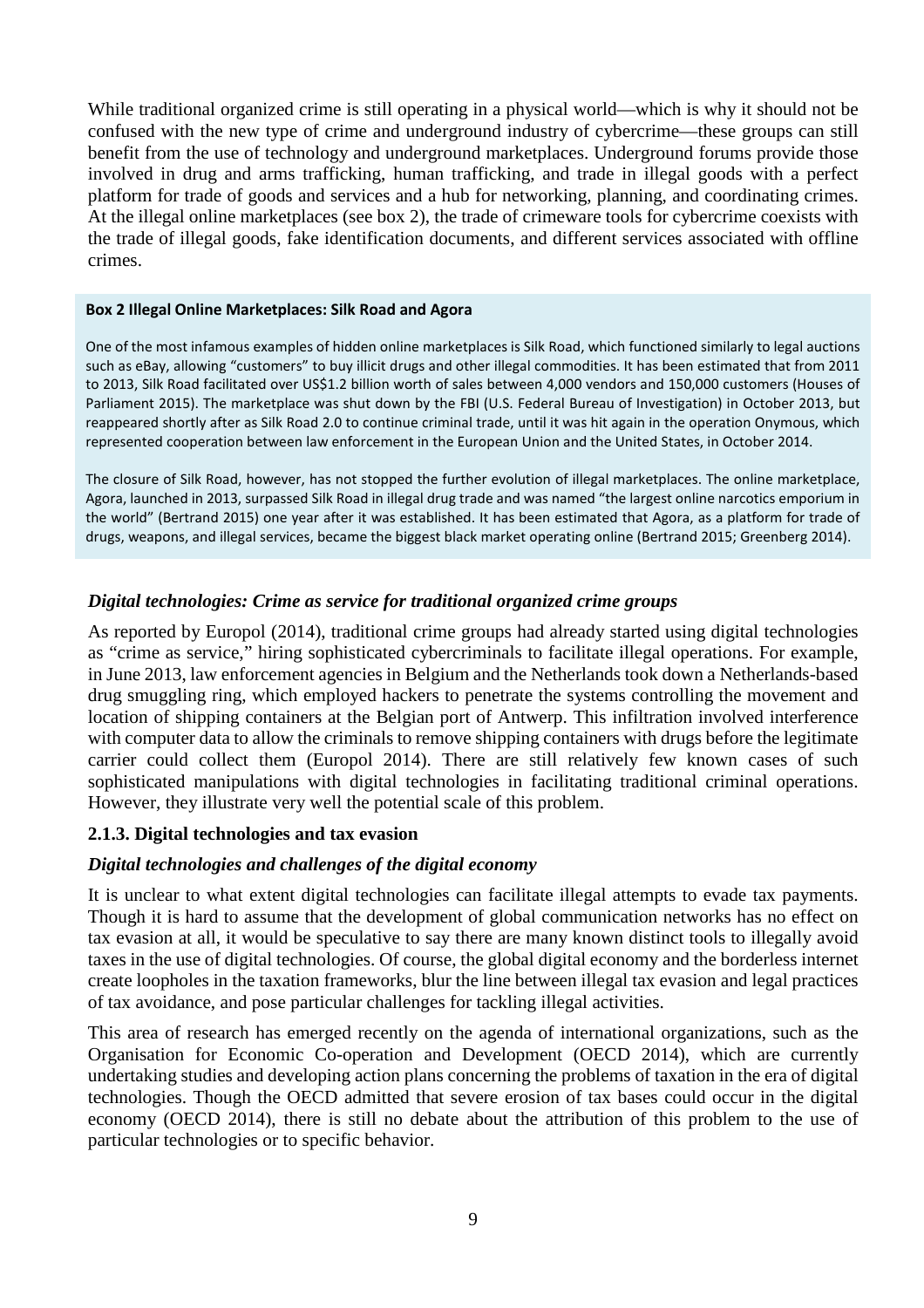There is little doubt that complex tax fraud and tax scam schemes can rely on the use of digital technologies. However, while technology can play a certain role as enabler of illegal activity, the main challenges are the globalization of the economy itself, the creation of digital multinational giants, and the possibility that digital technologies provide for the practice of "tax shopping," making it easier for companies to provide services without a physical presence and to look for the best place for establishing their headquarters and moving their profits.

#### *Interconnection fraud and tax evasion in the telecommunications sector*

The only known practice of tax evasion that is statistically proven and distinctly linked to communication technologies is the so-called "SIM box fraud" or "interconnect fraud"—a type of manipulation that employs the internet to avoid call termination charges and, thus, revenue taxation. This scheme is a common practice in developing countries. It uses the voice-over-internet-protocol to channel international calls away from mobile network operators and deliver them as local calls. In this case, the

international call appears to be local and cannot be subject to significant international terminating charges.

The same technique can be used to make local out-of-network calls appear to be handled within the network and, again, avoid termination charges (Ghosh 2012, 18). Furthermore, when the government levies taxes on the international calls, the operators themselves can use this scheme for diverting international calls, transforming them into local calls and making fake declarations of incoming international call minutes to reduce the tax payable to the government (UNECA 2015). This scheme especially affects developing countries, in particular, on the African continent (see box 3).

### **Box 3 Interconnection Fraud: A Growing Problem for African Countries – Estimated Losses**

In March 2015, Uganda's Financial Intelligence Authority started investigating suspected money laundering, revenue diversion, and tax evasion in the telecommunications sector, which could amount to US\$144 million in lost revenue. The Ugandan Financial Intelligence Authority claims that the government loses as much as 45 percent in tax revenue, while the telecommunication operators lose more than 80 per cent of their revenue (*The East African* 2015).

A report from the High Level Panel on Illicit Financial Flows from Africa states that the massive growth of the mobile industry brought significant losses in potential tax revenues because of the use of interconnection fraud. The report estimates losses in taxable revenue in Kenya as US\$440,000, and refers also to the estimates of the Governments of Ghana (US\$5.8 million in stolen taxes) and the Democratic Republic of Congo (US\$90 million in tax revenue losses a year) (UNECA 2015).

# **2.2. Illegal money transfers and use: Digital technologies and money laundering**

# **Summary**

- With speed of communication, automation, and anonymity, digital technologies offer a number of unique tools to facilitate illicit financial flows at all stages of money transfer and use: placement, layering, and integration.
- Digital technologies can be used to transfer money coming from any source of illegal income, including corruption, embezzlement, organized crime, tax evasion, and any other activities. Digital technology does not care about the source that money came from: electronic money transfers can be used to move and place any funds.
- Digital technologies, in many cases, allow offenders to avoid a placement stage because money illegally earned or stolen already exists in the online environment.
- A combination of the following tools allows criminals to distance their profits from illegal sources: online and mobile banking, electronic payments, digital currencies, online gambling, and betting services and ecommerce schemes.
- As a final stage of illegal transfers—comingling illegal funds with a legal sector—money can be safely placed via online banking in offshore jurisdictions. In addition, digital technologies allow using such tools as fake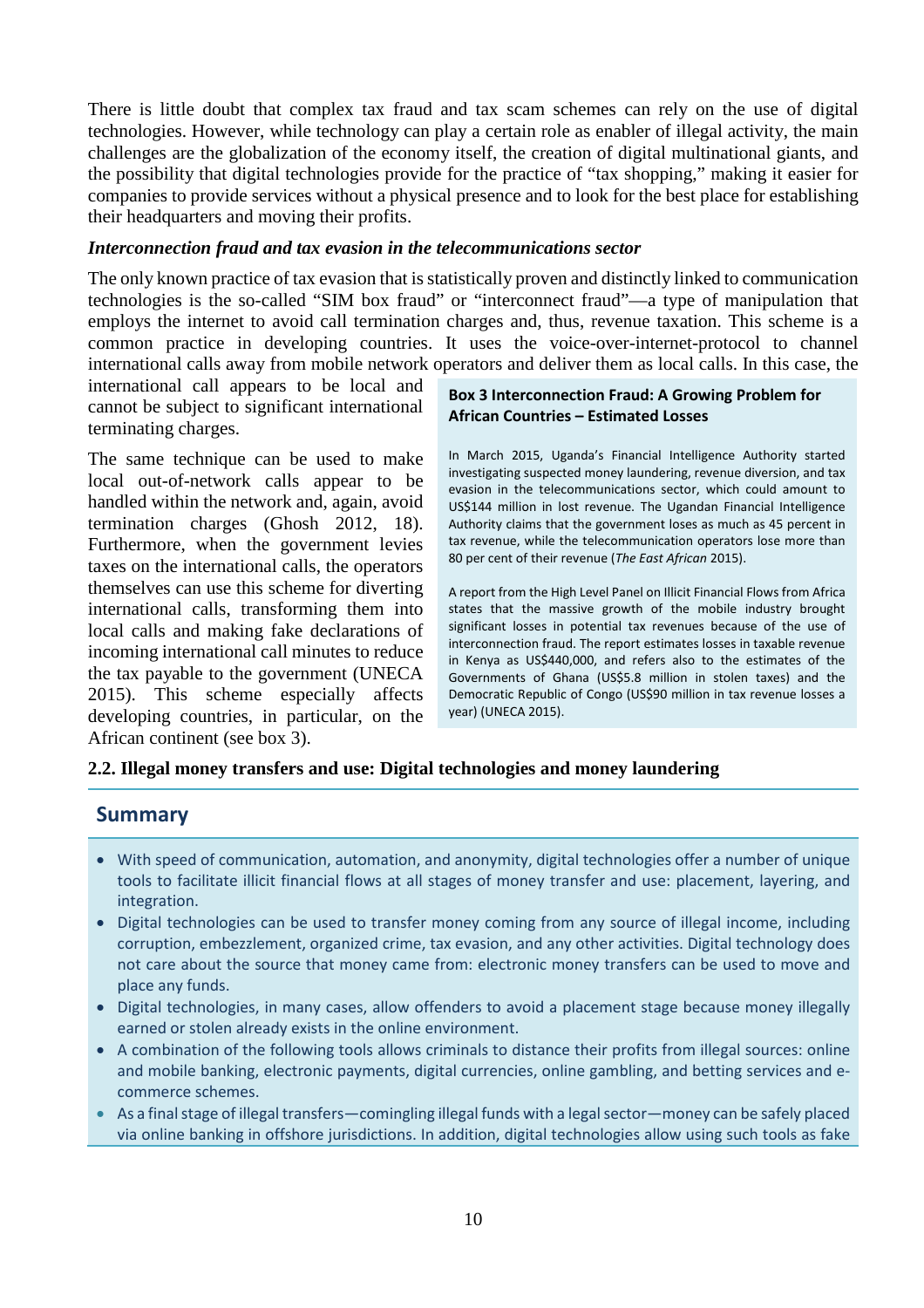e-commerce companies or faking online gambling services in offshore jurisdictions for the integration stage.

# *Digital technologies: A sure enabler of illegal money transfers*

Transfers of illegal funds and money laundering have been dramatically influenced by the development of information and communications networks. Digital technologies offer countless opportunities to facilitate each traditional stage of illegal money transfer on their way to being distanced from illegal sources—placement, layering, and integration.<sup>[2](#page-12-0)</sup> Initially, the problem of money laundering with the use of digital technologies was mostly associated with the underground economy of cybercrime. However, as the payment systems are becoming more complex, decentralized, and dependent on the information networks, criminals can enjoy the opportunities digital technologies offer to transfer any type of illicit funds (see box 4).

#### **Box 4 Digital Technologies and Embezzlement/Corruption Schemes in Developing Countries**

One of the biggest concerns with regard to illicit financial flows is the possibility of siphoning money, especially foreign aid funds, in developing countries, through embezzlement and money laundering. Millions of dollars are diverted from poverty-stricken nations through "phantom" firms and wire transfers to the bank accounts and companies in industrialized countries. For example, ONE, an international campaigning and advocacy organization, estimates that "at least \$1 trillion is being taken out of developing countries each year through a web of corrupt activity that involves shady deals for natural resources, the use of anonymous shell companies, money laundering and illegal tax evasion" (ONE 2014). Though this might be an overestimate, certainly the funds flying out of the developing countries constitute very large sums.

The question of how digital technology can facilitate this process is complex. In general, digital technology will enable any complicated money transfers, independently of the source—thus, it can be used to slice down the money and transfer it through a combination of bank and e-payment transactions to aggregate illegal funds in a safe jurisdiction or integrate the money into the legal sector. However, the nexus of digital technology and corruption/embezzlement is much more complex than can be narrowed down to electronic money transfers only. Digital technology is not the only factor that can possibly contribute to the complexity of transactions; it is the whole combination of such factors as cross-border trade, speed of communications, and the possibility of opening anonymous phantom companies without presenting identification documents or even without a physical presence. Establishing shell companies in some jurisdictions requires less information than obtaining a driver's license or opening a bank account (ONE 2014).

These complex schemes might rely on information and communications technologies, but there is a lack of research and of evidence concerning the role that digital transactions can play in those intricate corruption and embezzlement models. There is little doubt that any tools for digital transfers analyzed in this chapter can be employed as a part of these schemes. However, further research and case studies are needed to investigate the nexus of digital technologies and complex schemes used to syphon money from developing states.

# *Technology does not care about the source of illegal income*

While criminals can use different techniques and ways to gain ill-gotten profits, the tools that digital networks offer for distancing this capital from illegal activity are the same for any "dirty" money. The only difference between online and offline criminal activity is that money gained from cybercrime usually exists in cyberspace and has to be further transferred into cash and distanced from its source, so the placement stage of money laundering would be missing (Filipkowski 2008). However, this can also happen with the illegal trade of goods online in digital currencies; money in this case is "prelaundered" because it is placed in an unregulated financial institution (National Drug Intelligence Center 2008).

#### *Information and communication networks as a game changer for money laundering*

Digital technologies have a number of unique features that make them a game changer for money laundering:

#### • *Automation, speed, and their cross-border nature*

The main advantages of global information networks—ease of use, speed of information transfers, automation, their cross-border nature, and the ability to operate in different jurisdictions without

<span id="page-12-0"></span><sup>&</sup>lt;sup>2</sup> Placement is depositing money into the financial system, layering is distancing money from its source through a series of transactions, and integration is the commingling of money with funds in legal sectors.  $\overline{a}$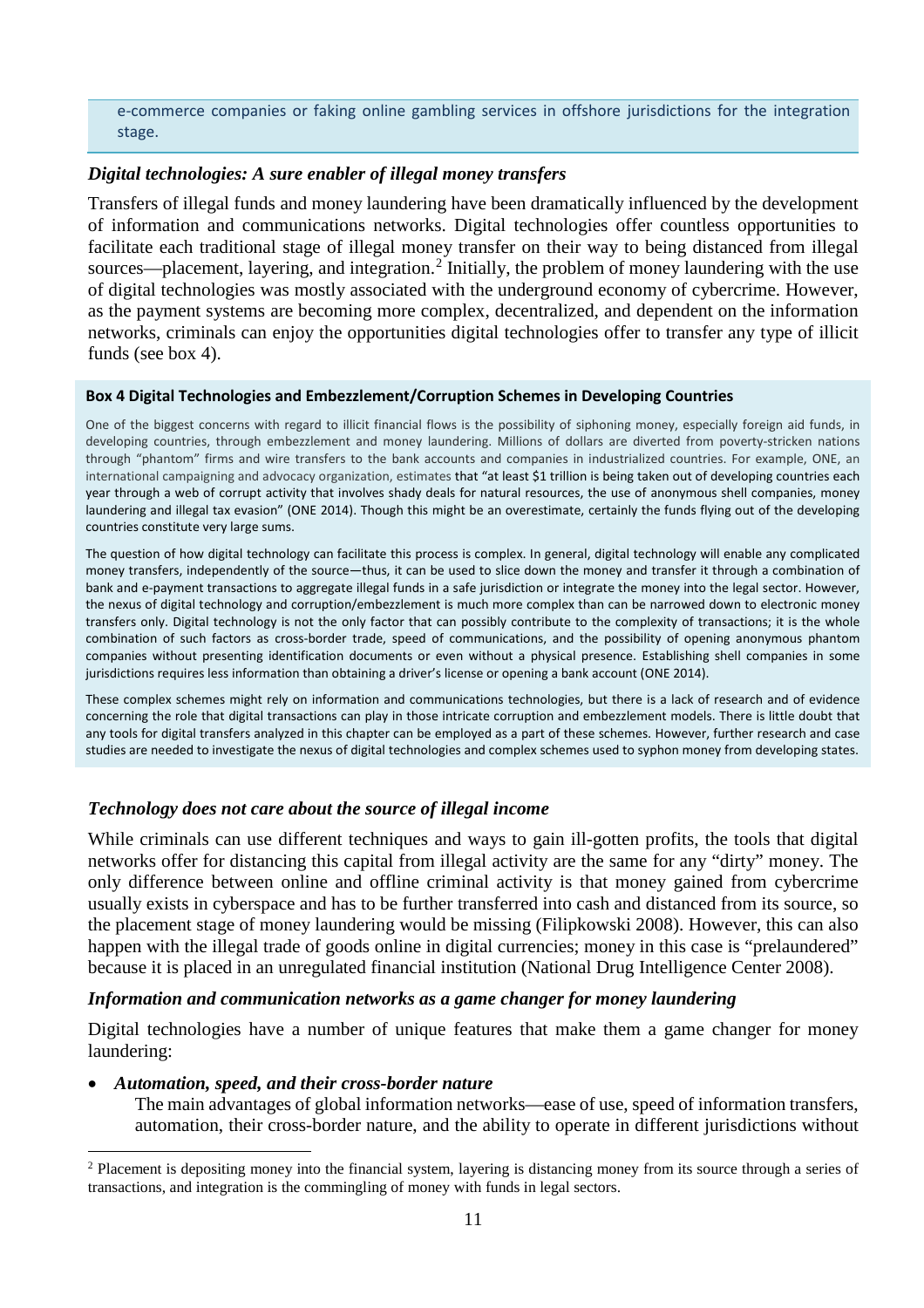being present onsite—enable fast transfers of illegal money and reduce the risk of being detected (Dumitrache and Modiga 2011, 50; Filipkowski 2008).

• *Anonymity*

The absence of face-to-face transactions, which makes it difficult to implement know-yourcustomer techniques or monitor the behavioral patterns of the customers (FATF 2008, 21), is another key enabler of money-laundering schemes. Furthermore, many of the payment tools do not implement this technique at all and allow customers to enjoy full anonymity. Anonymity in general eroded the old models of traditional financial systems, which were usually based on longterm relationships with customers; unregulated online payment gateways nowadays provide the possibility for occasional transitions and transfers of micropayments (Council of Europe 2012, 30).

# • *Complexity of online transactions*

The complexity of the ecosystem of online transactions can be attributed to the rise of the new payment intermediaries. These intermediaries follow different rules and allow for various activities; many payment providers permit transfers from one intermediary to another, some online payment platforms authorize peer-to-peer transfers, and a number of payment systems are connected to the traditional banking system and allow credit accounts with bank cards. Implementation of the traditional techniques to monitor suspicious transactions by the payment providers can be undermined by the lack of the implementation of these tools by other intermediaries or by the insufficiency of the information about client behavior (Council of Europe 2012, 36).

# • *Less or no regulation*

Most of the intermediaries operating online are either less regulated than traditional financial institutions or not regulated at all (FATF 2008). Anti-money-laundering measures that were implemented to fight illicit transfers fail when it comes to most digital payment providers. Moreover, a payment intermediary can always benefit from the differences in regulation between various jurisdictions and choose a less regulated environment while being able to operate all over the world through global information networks.

The aforementioned characteristics of digital technologies and online payment systems combined with the development of the information and communications networks allow criminals to combine different means for distancing ill-gotten money from the source of illegal profits (see table 2). There are several tools that are mostly associated with money laundering in cyberspace: banking products and services, which to a large degree include regulated intermediaries; electronic payment systems via nonbank intermediaries; digital currencies, which are mostly unregulated and can also be decentralized; online services and trading platforms; online gambling; and e-commerce. These new tools can be combined with traditional methods of money laundering, thus creating a complex online and offline chain of multiple transactions, which are hard to trace and monitor, especially when they involve several jurisdictions. The following analysis provides insights into the way digital technology can facilitate transfers of illicit funds.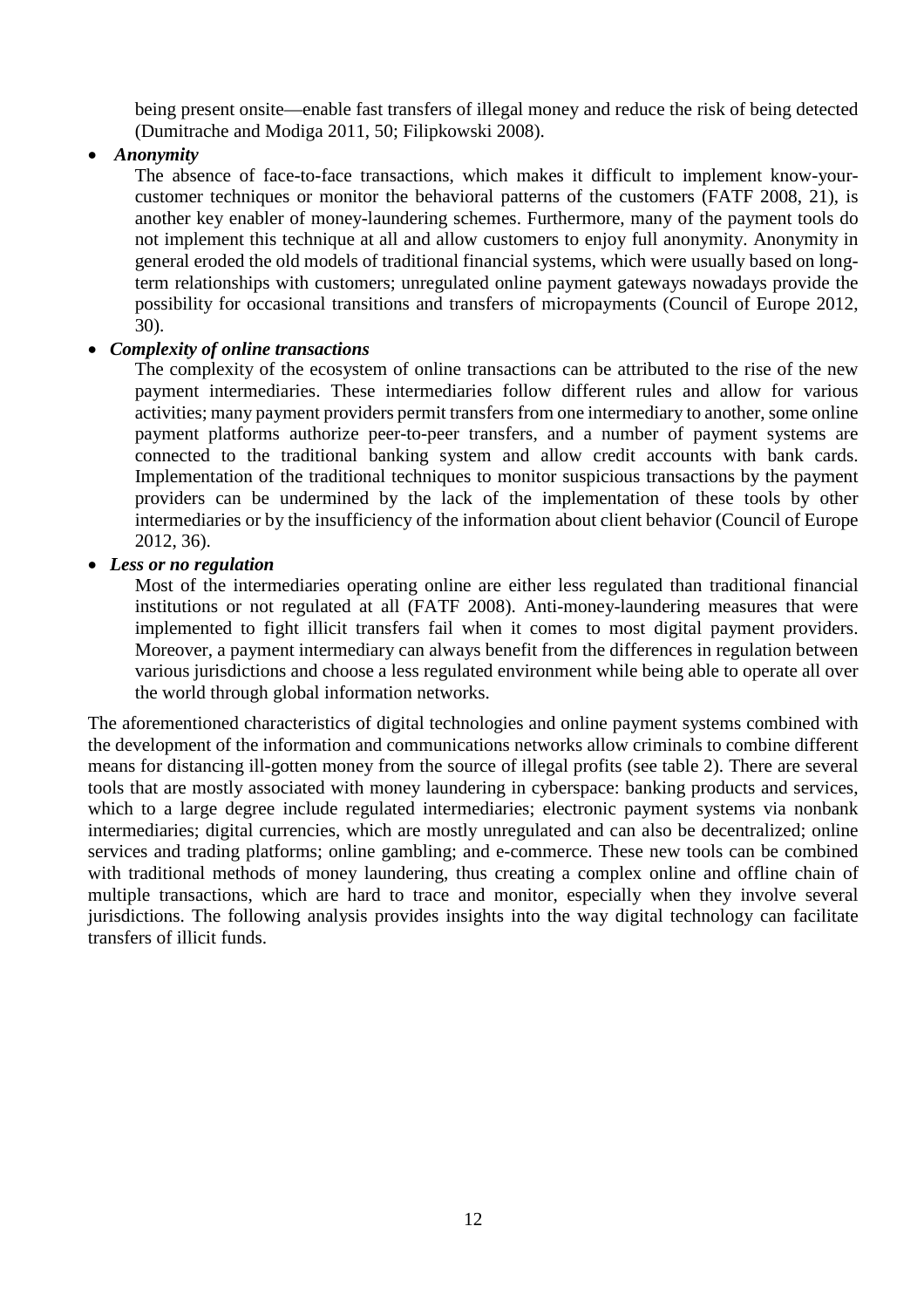

# *Online banking*

Online banking is one of the most well-known nexuses of technology and money transfers, both legal and illegal. This link also represents the connection between technology and illegal ways to earn money; banks and their customers are still one of the major targets for profit-driven criminals. Thus, in many cases, in the beginning of the process of illegal transfers, offenders are still dependent on the online transfers from or via regulated financial intermediaries, though frequently it can be combined with other tools (Council of Europe 2012, 40–41).

Since regulated financial intermediaries carry out know-your-customer procedures and enter a business relationship with customers before online banking can be used, criminals need to employ more complex schemes than just transferring funds using online banking. This is why, for example, when money is stolen from bank accounts with the use of digital technologies, cybercriminals face a certain bottleneck; to distance this illegal profit, they need money mules for online transactions (iDefence 2006), and money mules are a scarce resource (Cisco 2011, 9). This is why criminals are searching for ways to avoid the use of mules and try, for example, to split money into small amounts below the reporting threshold (Thomason 2009, 18) and move them quickly from and to different bank accounts between different financial institutions (Weaver 2005, 456). This is where the benefits of digital technologies and automation are fully exploited.

Some studies reveal that money launderers can carry out "hundreds of meaningless transactions across various bank accounts, followed by a limited number of cash withdrawals" (Council of Europe 2012, 42). The possibility of performing many transactions through different institutions in various jurisdictions then makes it difficult, if not impossible, to detect illegal financial flows and trace them back (Malhotra 2010, 13).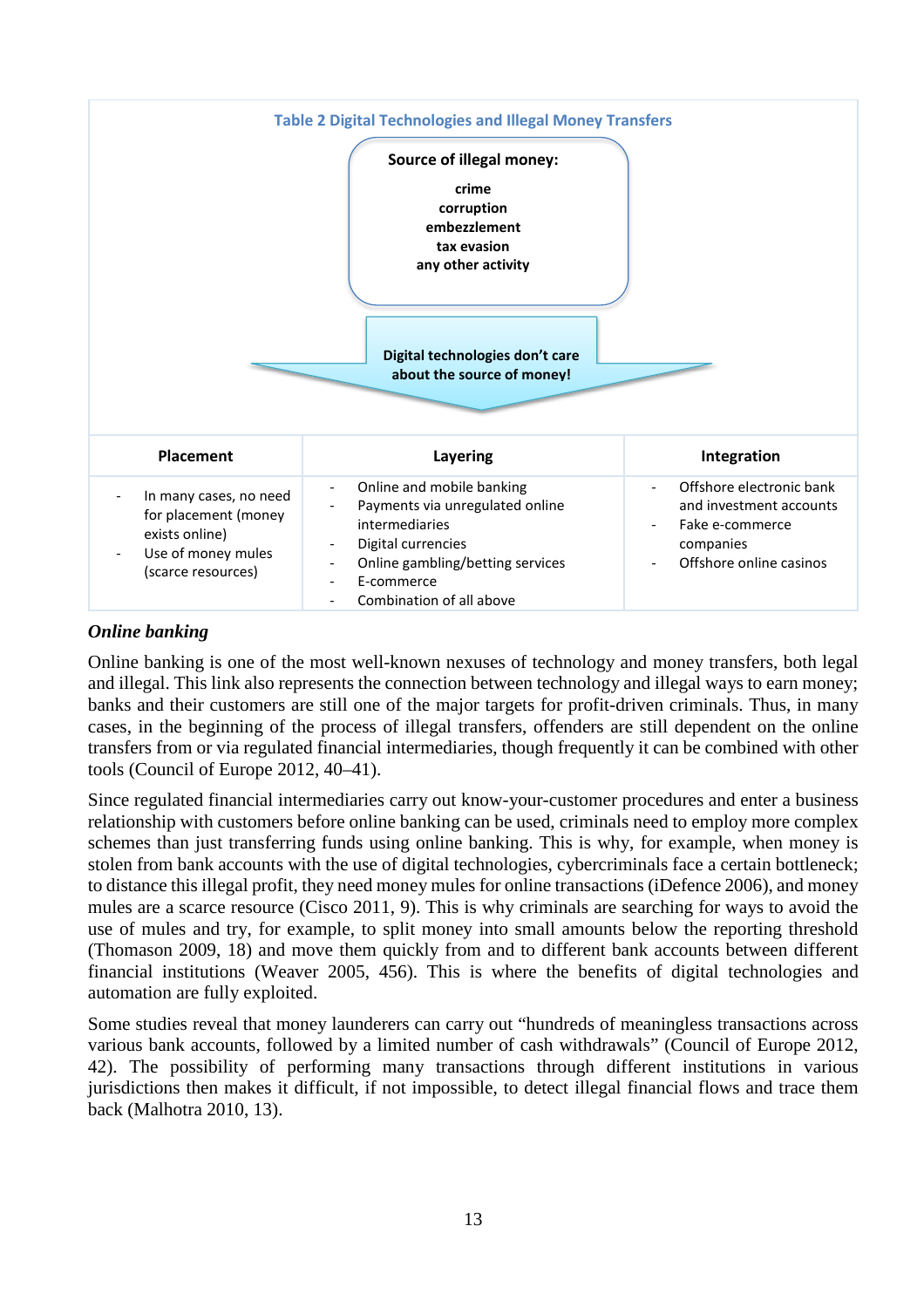# *Mobile banking and mobile payments*

Mobile banking is a way of carrying payments via mobile phone with the use of different protocols such as text or internet. In the process of mobile banking communication, operators act as financial intermediaries for handling the payment between a client and business or financial institution (Filipkowski 2008, 23.). Mobile communications operators, though subject to telecom regulation, are usually not opposed to the obligation to perform anti-money-laundering checks (LIRNEasia and UP‐ NCPAG 2008). The main driver for the evolvement of mobile banking is the growing demand for micropayments, especially in developing countries (Forbes 2007, 28). The main vulnerability associated with the risk of the use of mobile banking for money laundering in many jurisdictions is the possibility of buying a pay-as-you-go SIM-card without registration and identity checks, and, thus, a great degree of anonymity, from which money launderers can benefit (Villasenor et al. 2011, 13).

However, the potential scope of using mobile banking for illegal transfers is debatable, because most of the transfers involve very small amounts of money. Although mobile payments are frequently named in different studies as one of the possible sources of digital money laundering, the latest reports produced rather controversial results and questioned the role of mobile banking in illicit financial flows. For example, a recent report from the Overseas Development Institute on capital flight in African countries concluded that although "in principle mobile banking is likely to facilitate capital flight, especially the movement of illegal funds abroad…data on mobile money in Africa, however, seem not to confirm this hypothesis since no clear correlation can be identified between capital flight and mobile banking" (Massa 2014, 11). The report, however, still highlighted the vulnerabilities of online banking concerning illegal funds transfer and its potential for being used for money laundering.

# *Electronic payments via nonbank intermediaries*

Online nonbank payment services provide a cheap, quick, and anonymous way to make international money transfers or to pay for goods and services (see, for example, Dumitrache and Modiga 2011, 54). Unlike regulated financial institutions such as banks, these intermediaries are not subject to anti-moneylaundering obligations and thus do not have to perform checks on their customers or detect suspicious money transfers. While the biggest online payment service providers, such as PayPal, developed antimoney-laundering policies and are trying to trace suspicious transactions, there are still many such intermediaries who allow criminals to enjoy freedom of money transfers with no checks.<sup>[3](#page-15-0)</sup>

Furthermore, some of the services allow peer-to-peer money transfers, making monitoring of suspicious activities even harder and giving yet more possibilities to criminals for money laundering (FATF 2008, 39). In addition to the absence of anti-money-laundering obligations, criminals can benefit from the possibility of aggregating large sums by transferring very small amounts of money many times without attracting the application of techniques to monitor suspicious behavior, and then move this money inside the payment system or between different e-payment providers, or from e-payment systems to bank accounts and back (Piller and Zaccariotto 2009: 70–71; Richet 2013). Thus, e-payment services allow for illegal money transfers either in a way similar to online banking or in the form of transferring cash into online money and further purchase of goods, services, and digital currencies.

# *Digital currencies*

 $\overline{a}$ 

Digital currencies embody a fast-growing area of internet commerce, driven by demand for low-friction e-commerce (Meiklejohn 2013) and micropayments (Tucker 2009, 601). Digital currencies represent

<span id="page-15-0"></span><sup>&</sup>lt;sup>3</sup> It is difficult to estimate the number of online payment providers, and especially the number that do not conduct due diligence. For example, FATF (2010) reported that 15 of the jurisdictions responding to the FATF questionnaire indicated that Internet Payment Service providers were operating in their respective jurisdictions without giving the number of such providers; the estimated number of providers in different countries ranged from 1 to 23. With the growth of the digital economy in the last several years, this number could have increased significantly both on the national and international levels. Reliable statistics concerning the number of electronic payment intermediaries, which could show the whole picture on both the international and national levels, are not available.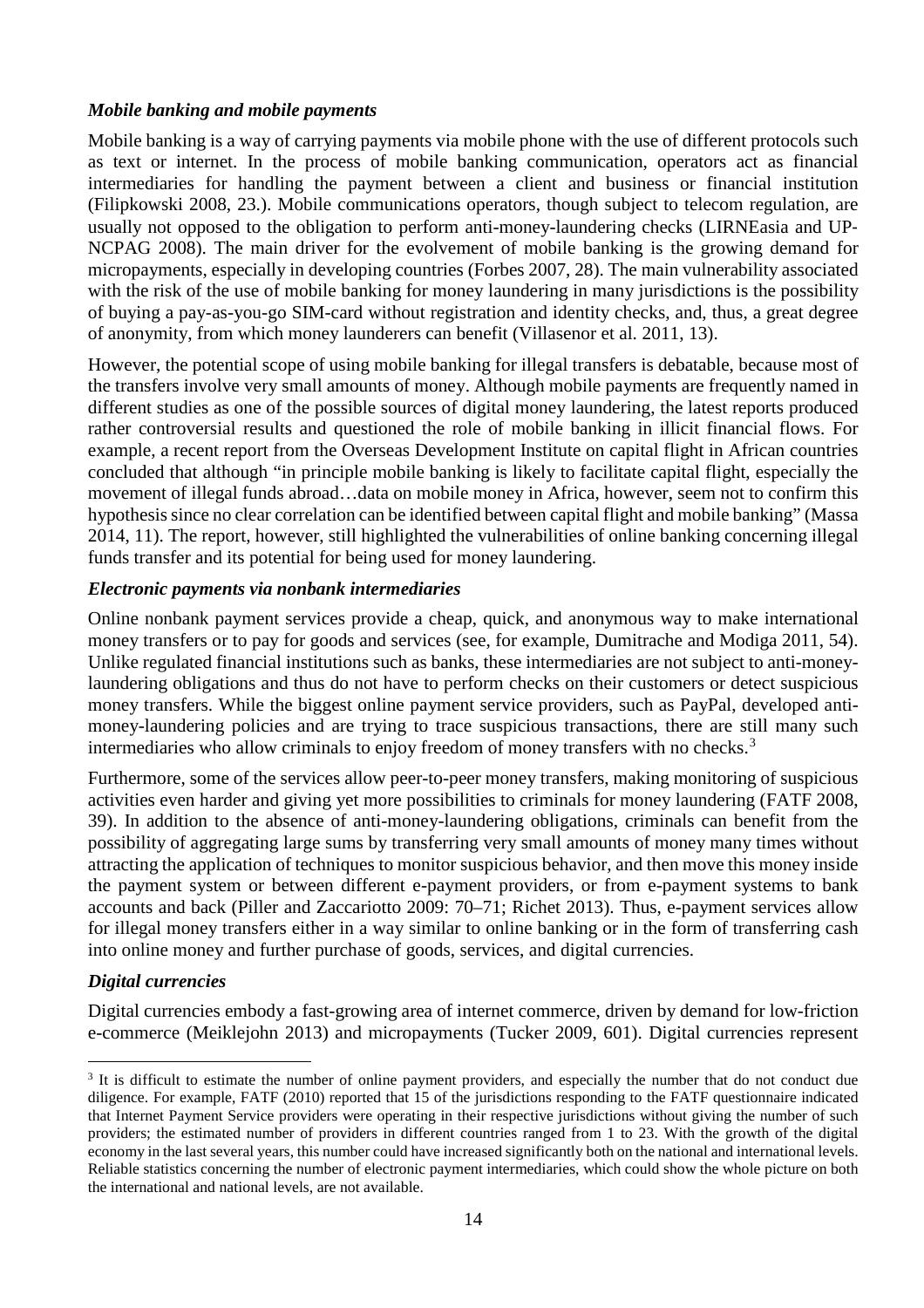value exchange systems that operate electronically and make transactions with the currencies that exist only online, are not issued by financial institutions, and thus are exempted from regulation. These currencies can be exchanged between account holders, or changed into traditional money (FATF 2010, 43). They are accessible from any part of the world, and allow making money transfers instantly, at low cost and with anonymity (Samani et al. 2013, 6–7), sometimes leaving virtually no trace. The anonymity of digital currencies and no regulation in this field make this type of payment an attractive option to criminals (Bryans 2014).

The role of digital currencies in illegal money transfers is prominent and constantly evolving. First, the use of digital currencies for illegal money has been confirmed by several criminal investigations against currency providers, such as E-gold or Liberty Reserve (Samani et al. 2013, 8; FATF 2014, 10). Second, it is a well-known fact that digital currencies, like Bitcoin, are used for payments at the online underground markets (Federal Bureau of Investigation 2012; FATF 2014). What makes the situation even more difficult is that many of those currencies are decentralized and thus hard to control; for example, shutting down Bitcoin literally requires shutting down the internet because there is no core node that can be taken down (Brito and Castillo 2013, 34).

Digital currencies, as a way to transfer money illegally, can be further converted into cash or other means of traditional payments. Illegal markets offer a number of possibilities for such transfers; there are websites, both in legal and illegal parts of the web, anonymous and non-anonymous, which offer not only to exchange Bitcoins for money via PayPal, Automated Clearing House (ACH), or Western Union, but also to turn Bitcoins into cash sent directly via mail (Ciancaglini et al. 2015, 21–22).

According to Europol's predictions, with further evolvement of cryptocurrencies, it is likely that we will witness development of more niche currencies, which would be specifically tailored to carry out illicit transfers and will provide greater levels of security and true anonymity (Europol 2014). The French antimoney-laundering body—TRACFIN—already mentioned at least two such anonymous and virtually untraceable digital currencies: Zerocoin, which represents an extension to Bitcoin's protocol for greater anonymity, and Darkcoin, which offers fully encrypted transactions and anonymous block transactions (TRACFIN 2014). Further developments in this field also include such applications as Dark Wallet, which makes Bitcoin transactions untraceable and allows for laundering someone's own Bitcoins, private cryptocurrencies created solely for the Russian underground market, and others (Europol 2014; TRACFIN 2014).

# *Online casinos, e-gaming, and online betting websites*

For decades, casinos in the offline world have been considered a sure way to launder ill-gotten money (Filipkowski 2008, 22). It is natural, then, that online casinos attracted the attention of law enforcement and regulators as a possible way to use digital technologies for illicit funds transfers (Council of Europe 2013). However, despite this conventional wisdom, there have not been many known cases thus far of the use of online casinos for money laundering.

A few cases have been detected, however, in the use of e-betting systems. For example, in Australia, an Albanian organized crime syndicate employed an online betting system combined with internet payment services to launder illicit funds obtained from the sale of cannabis. The services were used to receive international transfers and to move money offshore. The online betting service was used in this illegal scheme to store the funds and make them accessible to other network members through sharing account passwords. The value of incoming and outgoing money was counted in the millions of Australian dollars (Australian Government 2012). Therefore, despite the lack of case studies and investigations, such examples prove that online gambling and betting services can be used for illegal transfers, especially when they are combined with online payment systems and digital currencies. As is argued by some researchers, online gambling can allow money to be distanced from the illicit source for the criminal enterprise of any size, both by gambling or by establishing an online casino in an offshore jurisdiction (Fiedler 2013).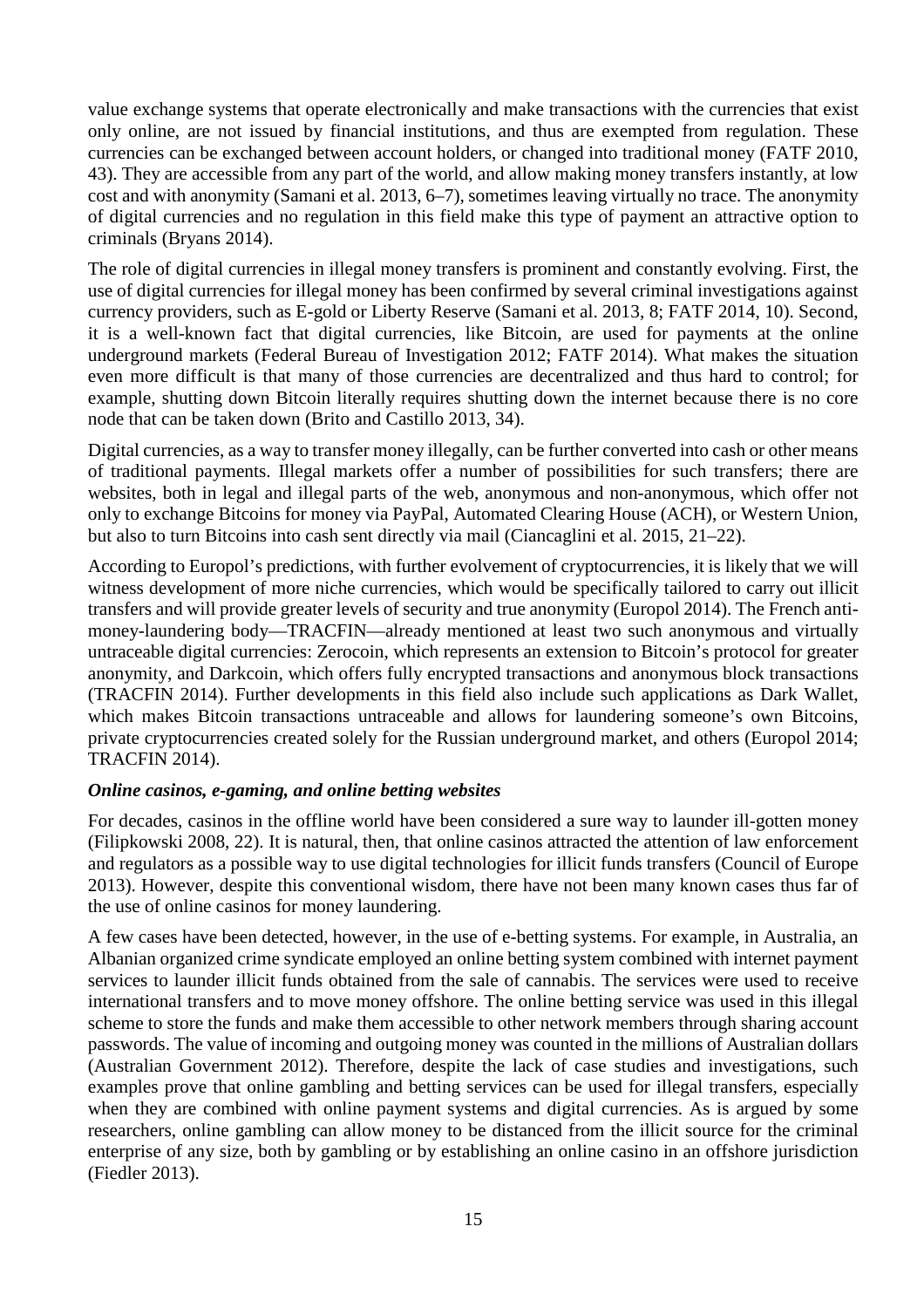# *E-commerce*

Since the internet offers countless possibilities for trading goods, or exchanging money for goods and then selling them further, these activities can certainly be employed as a way for laundering illicit profits. Such schemes as the exchange of illegally obtained money for certain goods and trade of these goods in order to distance the profit from the source can be a part of the placement or layering stages of illegal money transfers (Villasenor et al. 2011, 10). Another possibility of using the internet for illicit transfers is the establishment of an e-commerce company, be it real or fake, and to offer services or trade goods that are never actually delivered (Filipkowski 2008, 20–21; Weaver 2005, 455).

# *A complex landscape of illicit financial flows*

As can be seen from the analysis above, the landscape of the illicit financial flows on the internet is complex and can be attributed to various online activities and distinct areas of regulation. The convergence of different fields, such as online gambling and digital currencies, e-commerce and epayments, and telecom services and banking, makes the ecosystem extremely complicated in terms of oversight and control. The internet itself is already a complex and decentralized cross-border network, where the possibility of tracing and prosecuting crimes requires effort and international cooperation. Tackling the problem of illicit financial flows in cyberspace represents a great challenge for regulators and law enforcement agencies because of the complexity and borderless nature of the online environment. The analysis below will focus on the question of how technology can help in tackling the problem of illicit financial flows—both on the internet and in the offline world.

# **Part 3. Digital technologies in fighting illicit financial flows**

One of the critical issues to consider in the discussion about the nexus of digital technologies and illicit financial flows is the question of whether and how technology can be used to address this problem. This question, in turn, should be discussed even in the broader context of the debate on the role of technology in fighting illicit financial flows in the digital era. This debate involves a set of complex issues, which go far beyond the discussion about the choice of particular technologies for investigation or the ways regulators and law enforcement agencies can use communication information and networks for disrupting illegal activity. The following analysis deals with two main aspects of this discussion: the use of information technologies for empowerment; and the role of digital tools for the prevention, detection, and investigation of criminal activity.

# **3.1. Digital technologies as a tool for empowerment**

# **Summary**

- Digital technologies can be used as a tool to fight corruption and promote a culture of transparency.
- Different initiatives, from government efforts to establish e-government programs to grassroots anticorruption movements, can be seen as successful attempts to employ digital technologies in tackling illicit financial flows.
- To realize their full potential as a transparency and empowerment tool, however, digital technology tools should be combined with infrastructural, social, and economic changes.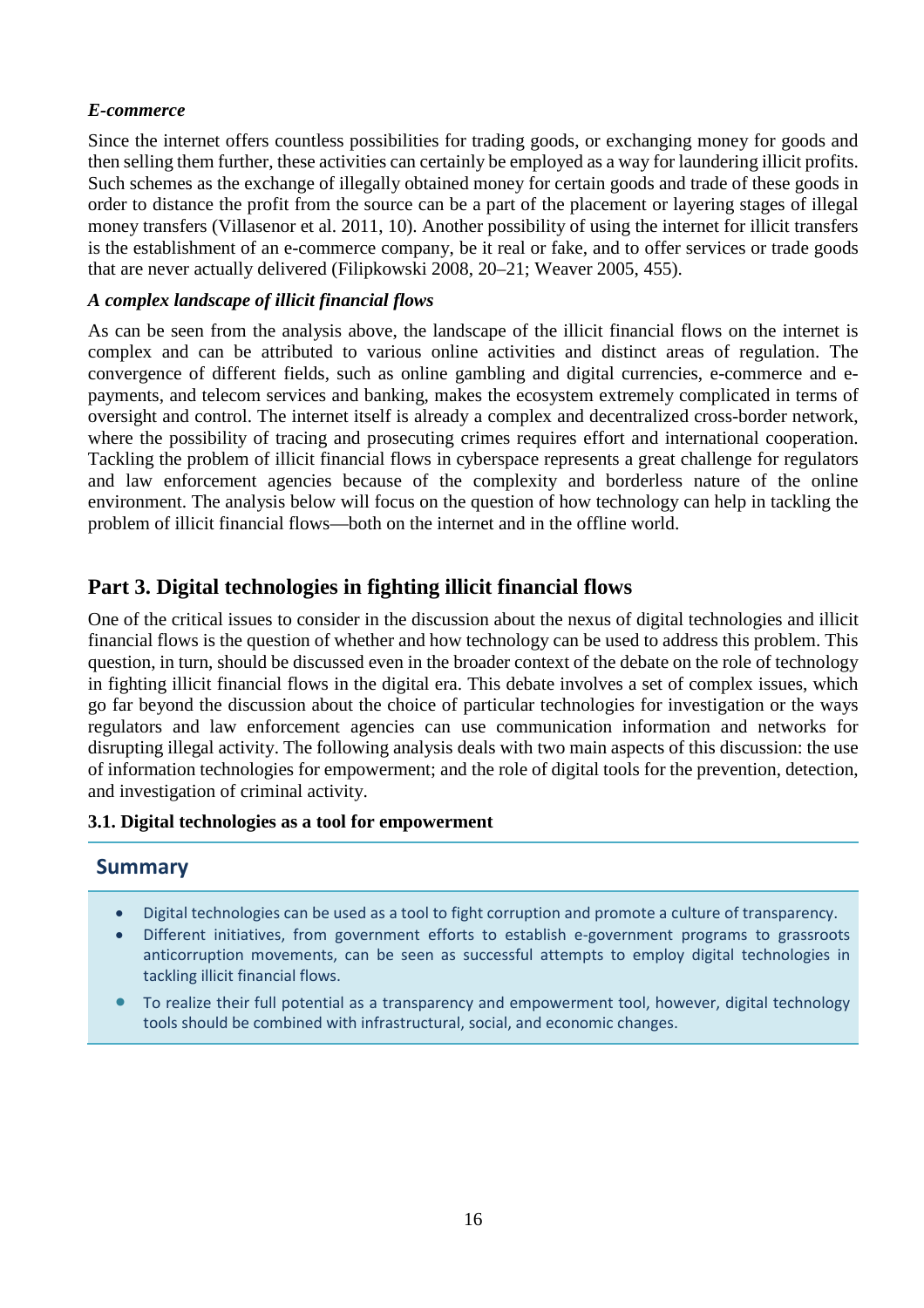There is a broad consensus that technology can help in the fight against corruption and facilitate efforts to fight illicit financial flows when it comes to good governance, transparency, awareness, empowerment, and crime reporting. Corruption, as one of the sources of illicit financial flows, has not been prominently linked to digital technologies for the facilitation of the commission of crimes. However, in this very area, governments and civil society can employ information and communications networks for strengthening efforts to tackle the problem. Digital technologies, and those related to egovernment, in particular, are being praised as a cost-effective solution for promoting transparency and facilitating positive social changes (Bertot et al. 2010). Governments can employ the technologies for better communication, efficiency, and transparency, while citizens and civil society can use the

technologies to report abuse, raise awareness, and monitor activities of the public sector (U4 2013).

Many initiatives, such as online reporting, online databases, and exit surveys, have also been developed by civil society organizations to collect data about corruption and make this data more accessible to public officials, investigative journalists, and nongovernmental organizations, and, ultimately, to citizens, who can play a monitoring role (The Engine Room 2012). These technologies can exist in the form of digital portals and platforms, websites, and mobile phone applications (see box 5).

Grassroots anticorruption movements and civil society initiatives are developing, along with the efforts of many governments, to create and promote a

#### **Box 5 Digital Technology in the Fight against Corruption: Initiatives on the National Level**

#### **Reporting centers:**

The Janaagraha Centre for Citizenship's corruption reporting website in India is where citizens can report on the nature, number, pattern, types, location, frequency, and values of actual corrupt acts they have experienced; some of the reports on the website have already resulted in arrests and convictions. This initiative started in India, but was later duplicated in Greece, Kenya, Zimbabwe, and Pakistan with some other countries, which followed this experience and decided to launch such websites (U4 2013).

#### **Data aggregation platforms:**

The K-Monitor database in Hungary collects media reports about corruption and structures them in a way so that people can view data by category, such as institution, location, political party, and other (The Engine Room 2012).

#### **Capacity-building initiatives:**

The Nigerian anticorruption database, Acid, is a reporting platform combined with capacity-building initiatives. In addition to providing the digital tools to track corruption in the public sector, it offers downloadable training and advocacy materials. The website also hosts interactive tools, which allow citizens to text or tweet corruption reports to Google Maps in order to name corrupt officials and raise awareness (Roberts 2012).

culture of transparency by launching e-government programs. Technology greatly contributes to these processes of empowerment. However, as some researchers have pointed out, despite the great promise the information and communications technologies might have in tackling the problem of corruption, they cannot be a silver bullet, and require a complex set of political, infrastructural, social, and economic factors to realize their full potential (U4 2013).

# **3.2. Digital technologies in prevention, disruption, investigation, and detection of illicit financial flows**

# **Summary**

- The use of digital technologies for investigation, prevention, and detection represents a big challenge because of the intrusiveness of these techniques and the necessity of finding a balance between crime prevention and crime control and human rights, safeguards, and privacy concerns.
- Digital technology, though one of the main enablers of the new types of crime and illegal money transfers, cannot be used alone as a response to illicit financial flows. Technological tools for law enforcement can be manipulated by criminals and can create even more vulnerabilities and risks. Thus, the use of intrusive technologies should be carefully considered with regard to the risks they might pose.
- Digital technology can be used to tackle money transfers at any stage of illicit financial flows. At the level of **gaining criminal profits**, it can help in crime investigation and disruption. At the transfer stage,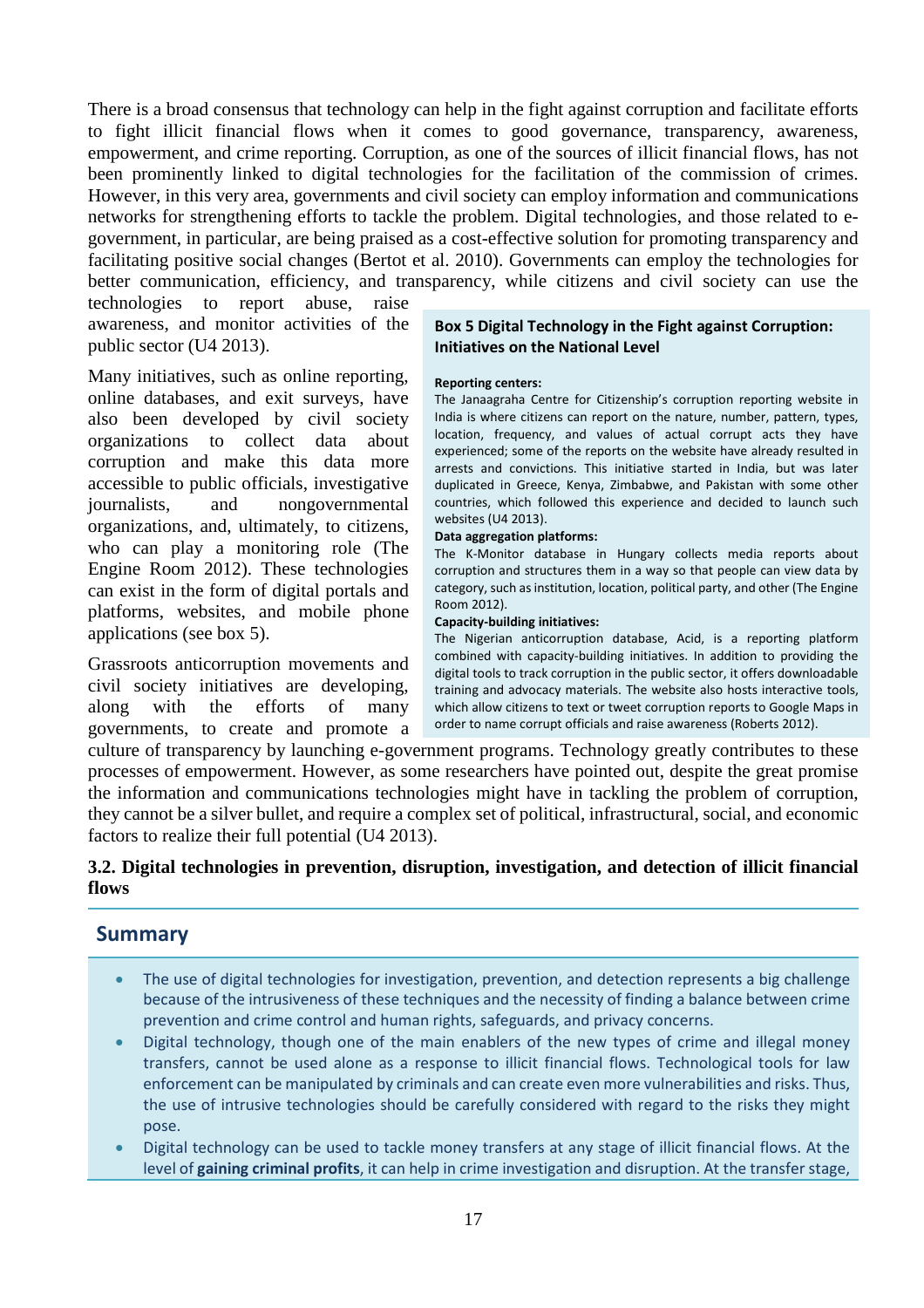technology can be used to trace illegal transactions and information exchange. After the integration stage, digital technologies, such as the use of beneficiary databases or source leaks, can still help with identification of illegal money.

• Using digital technologies to fight illicit financial flows can complement, but will never substitute for, proper legal frameworks, international cooperation, and public-private collaboration. Addressing the problem of illicit financial flows requires complex multifaceted strategies that employ all the necessary components, including technological tools.

# *Digital technologies in tracing and investigating illicit financial flows: Debates and challenges*

The second, much more complex and debatable aspect of the issue of the use of information technologies in tackling illicit financial flows is the use of digital tools in crime prevention and investigation. It has become conventional wisdom that law enforcement has been suffering because of the technological gap between sophisticated criminals and law enforcement officials who are much less equipped with technology. This common notion causes many debates in the field of fighting illegal activities in global information networks to revolve around the prohibition of certain technologies, or the need to regain control over technologies or—in general—the use of technology as a primary tool to prevent and investigate online criminality. As a result of these discussions, some initiatives, such as bulk data collection or permission to use such intrusive methods of investigation as remote forensic software, or the prohibition of certain types of encryption or demanding the backdoors for encryption are praised as the necessary solutions to empower law enforcement with the necessary capacity to trace and prevent illegal activities (Abelson et al. 2015; De Nardis 2015; Shields 2005).

Several factors are frequently overlooked in the technology-focused debates. First, technology is a facilitator of illegal activities online, but technology alone is not responsible for the problem. The problem is that technology, in many cases, overtook the law. Technology facilitates crime because there are different legal frameworks and borders, which technology can easily bypass, but which will not be bypassed by the capacity of national law enforcement agencies.

Second, the same technology can be used for both legal and illegal purposes. The new payment methods play one of the driving roles in the growth of the online economy and legal trade. Mobile banking is important in developing countries for the micropayments for people who have never had a bank account or landline phone. Even such services as Tor networks, which are free software for enabling anonymous communication and which are frequently-associated with cybercrime services, are used not only by criminals for gaining and moving illicit funds, but also by journalists, dissidents in authoritarian states, and even law enforcement for private and secure communications. Surveillance and bulk data collection, controls on certain technologies, or intrusion into communications in the absence of real suspicion will not necessarily lead to crime reduction and crime control, because when technology facilitates the crime, there are always people behind the criminal act. Moreover, the creation of backdoors to the secure communications and the use of intrusive technologies by law enforcement create the risk of exploitation of the same backdoors and technologies by criminals, thus, producing even more vulnerabilities and risks.

Third, sophisticated cybercriminals will always search for ways to cheat technology (Abelson et al. 2015). As Pena (2009) rightly points out, by trying to close the technological gap and imposing such measures as monitoring and surveillance, the states are "fighting fire with fire," hoping "to find a cure for a problem in the very technology that seems to breed it."

# *Digital technologies as a tool for investigation, detection, and disruption*

Do all the challenges discussed above mean that technology cannot help in fighting illicit financial flows? The simple answer is no. Law enforcement, regulators, and businesses need to be technologically equipped to tackle the problem of illicit money. Even more, without technology it is impossible to detect, trace, investigate, and prosecute crime and illegal money transfers. Special equipment is needed for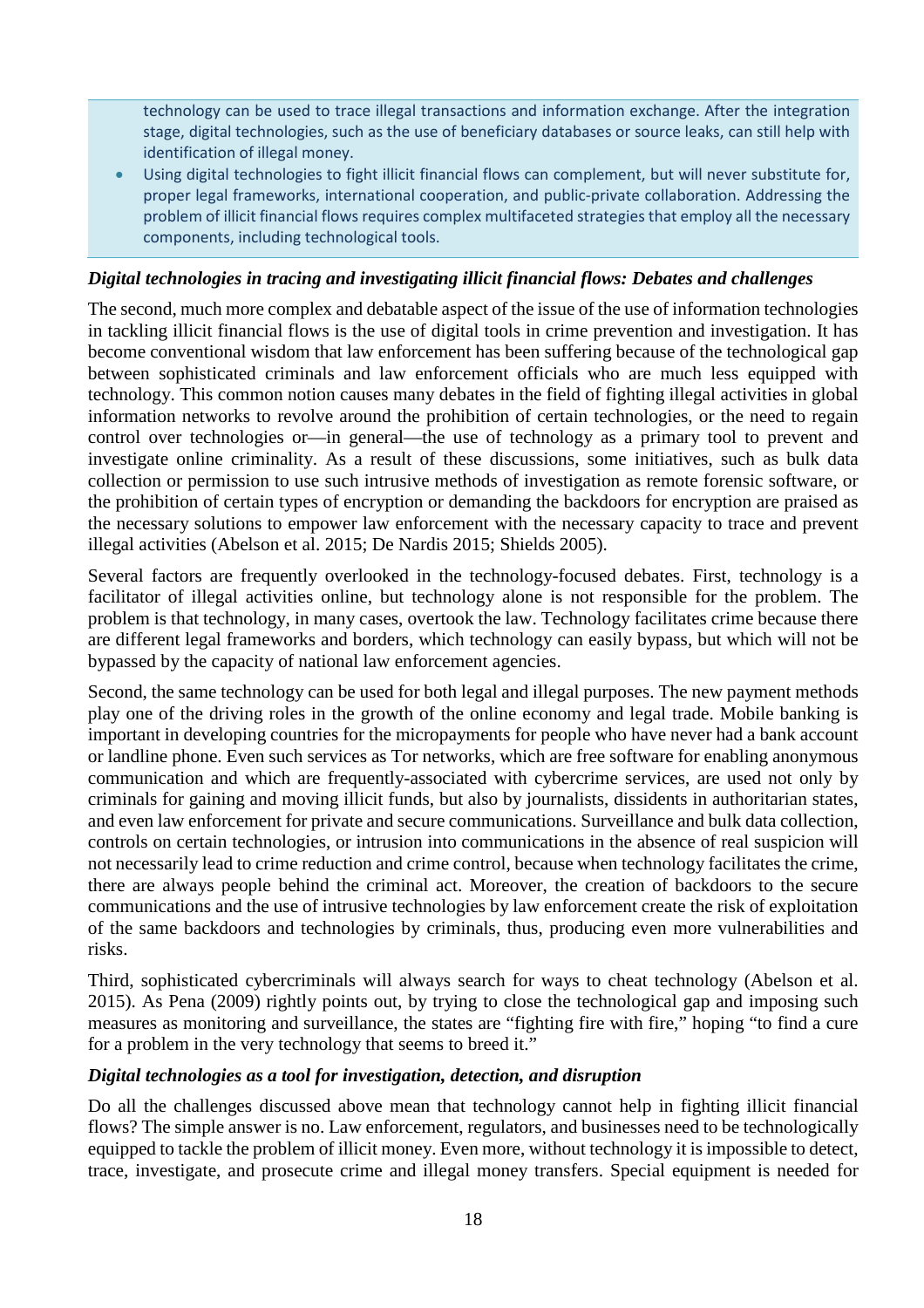crime investigation, collecting and handling electronic evidence, profiling with the purpose of prevention, and early disruption of crime online. Furthermore, technology can help in ex-post identification of illicit sources, when the money has already been integrated into the legal financial systems. Technology can help obtain data from databases of beneficial ownership or obtain electronic records about transaction trails.

The possible ways of using technologies are summarized in the table 3. This list is not exclusive, because anti-money-laundering software vendors and developers of investigation software offer many cuttingedge technical solutions that both industry and law enforcement agencies can use to trace and investigate illicit financial flows. There are already many technical tools employed by regulators and law enforcement for tackling crime in general, and the problems of illicit financial flows specifically. For example, the French anti-money-laundering body's secure networks, CEgmont Secure WebE, and CFIU.NETE, manage requests from abroad and allow fast and secure information exchange for the purpose of fighting illicit financial flows (TRACFIN 2013).

| <b>Illegal Money Acquisition</b>                                                                                            | <b>Illegal Money Transfer</b>                                                                        | <b>Illegal Money Integration</b>                                                                                   |  |
|-----------------------------------------------------------------------------------------------------------------------------|------------------------------------------------------------------------------------------------------|--------------------------------------------------------------------------------------------------------------------|--|
| Digital tools to investigate crime<br>(interception of content data and<br>traffic data, remote forensic<br>software, etc.) | Maintaining risk-based profiles based<br>on transactional activities<br>Real-time payment screenings | Ex-post identification of illicit sources<br>Digital tools for searching for and<br>obtaining beneficial ownership |  |
| Digital tools to trace and disrupt<br>crimeware                                                                             | Creation of lists: fraud lists, blacklists,<br>frozen lists, etc.                                    | information in the databases<br>Leaks of electronic data transfer trails<br>and electronic documents to the        |  |
| Databases for profiling                                                                                                     | Better information exchange (digital<br>platforms, automatic exchange of                             | attention of public and competent<br>authorities                                                                   |  |
| Platforms for cross-border<br>information exchange among law<br>enforcement                                                 | information)                                                                                         |                                                                                                                    |  |

#### **Table 3 Digital Technologies in Prevention, Investigation, and Detection of Illicit Financial Flows**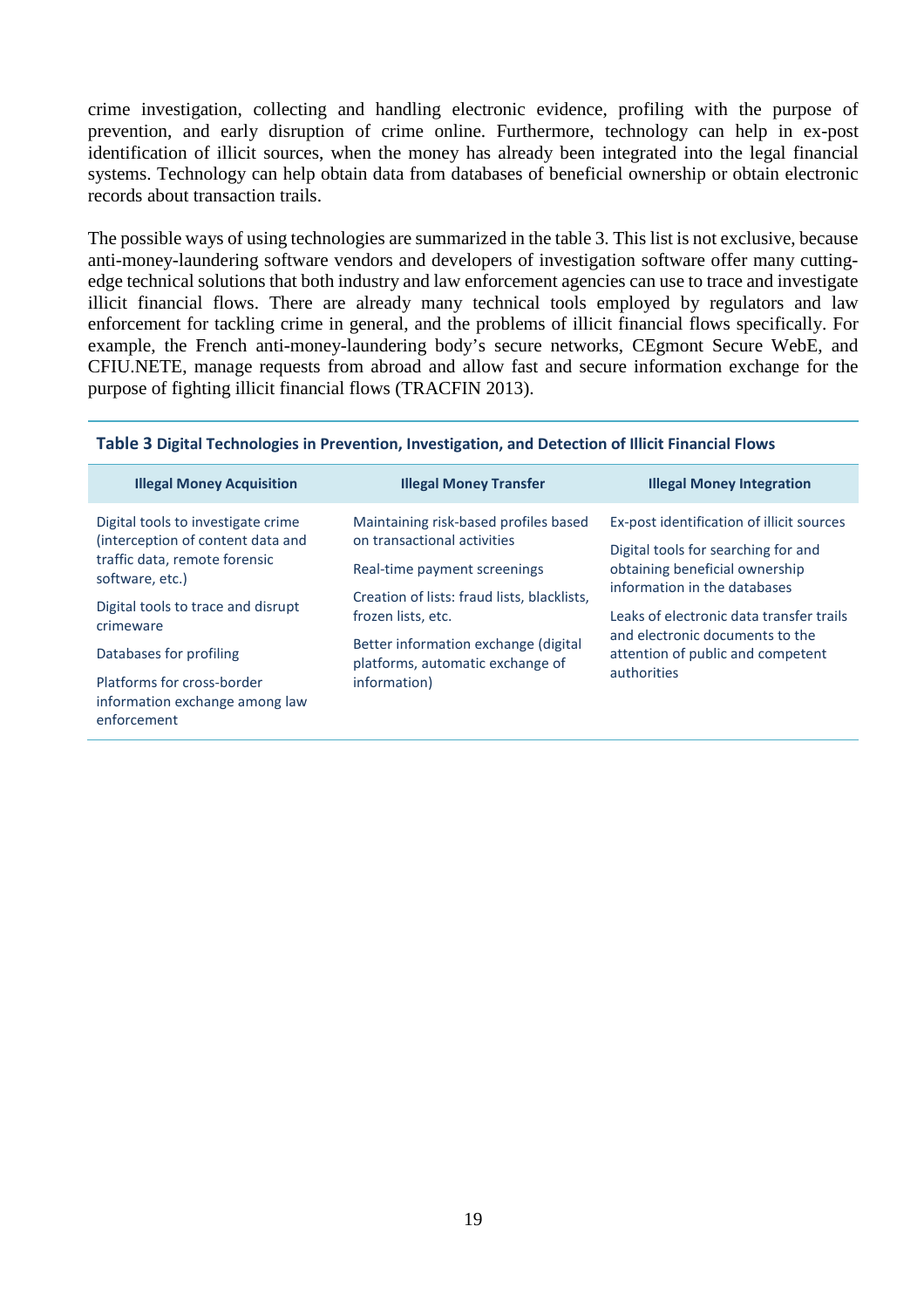Even challenging new technological developments offers law enforcement agencies certain opportunities. For example, criminals and law enforcement agencies alike can use the recent development—Big Data—for the application of qualitative analytical techniques for identifying likely targets; but, in the case of law enforcement, this technique of statistical predictions could be used either for investigations or for prevention (Eruopol 2014).

There are many examples of the use of specific technologies and tools that help to tackle the problem; however, there is a need for a clear understanding that for the purpose of detection, investigation, and prevention of crime and money laundering, technological means are a very important component, but they are still just one element among other critical tools. The complexity of the issue of

#### **Box 6 Use of Technology for Botnet Disruption: Complexity of the Issue**

To take down a botnet, it is not enough just to use technology to tackle the infrastructure of zombie networks. The network cannot be taken down by just shutting down the servers because the bot herder (the individual who controls and maintains a botnet), if he or she is not arrested, can set up new servers and reconnect with a network of compromised computers.

Arresting the bot herder without shutting off the infrastructure will not help either, because the network can be taken over by another person and the criminal activity will continue. To cope with this situation, law enforcement agencies have to disrupt communication between the bot herder and the network and then arrest the bot herder; however, even this is not the last step. When the bot herder is arrested and servers are taken down, the malware will remain in hundreds of compromised computers; only new infractions will be prevented.

Thus, the users of compromised machines always need to be contacted and helped to clean their computer systems (van der Wagen and Pieters 2015)—and this neither law enforcement nor other governmental bodies can do on their own; the help of the internet service providers is always needed. This is why in many countries there are special public-private collaboration programs on tracing malicious traffic from the IP (Internet Protocol) addresses and contacting users and helping them clean their machines.

using technology for disruption of the technological schemes employed in the illicit market can be briefly illustrated with the example of botnet—a network of "zombie" computers, which represents one of the backbones of the underground economy (box 6).

# *Technology: A core component, but not a silver bullet*

In addition to the use of technologies, law enforcement agencies always have to tackle many components of the criminal value networks simultaneously and with the use of different tools. Even the best digital tools in crime investigation will not work when there are no harmonized legal frameworks, proper regulation, collaboration between industry and governments, or user awareness. The complexity of the problem of using digital technologies for illicit activities comes not only from technology itself, but also from the borderless and decentralized nature of the internet, uncooperative states, the complexity of digital ecosystems with a myriad of players in the landscape of the digital economy, and, as a result, a lack of coordinated efforts, legal uncertainty, and jurisdictional problems (Thomason 2009, 24). This is why the approach to fighting the process of earning and transferring illicit money should employ relevant technologies, but never rely solely on technologies.

Technology can equip the criminal justice system with the necessary tools, but will not fix the system itself and will not bridge all the capacity gaps, let alone the legal gaps. In order to use investigative technologies properly and to facilitate cross-border investigations and the exchange of electronic evidence, there is a need for common digital forensics standards and procedures, including standards on tools, data formats, and direct data transfers. Even when the most crosscutting technologies are employed by law enforcement, investigation will always rely primarily on legal frameworks; thus, all the technology-related tools have to be combined with the effective mutual legal assistance and electronic evidence rules. Since the use of investigative instruments, surveillance, and data collection can have more drastic privacy implications than those caused by crime, any invasive technological means for prevention and detection of illicit financial flows have to take into consideration privacy and human rights concerns and have to be carefully balanced.

Furthermore, the existence of the thousands of stakeholders in the field of digital economy requires public-private cooperation between industry and governmental bodies. Thus, there is a need for a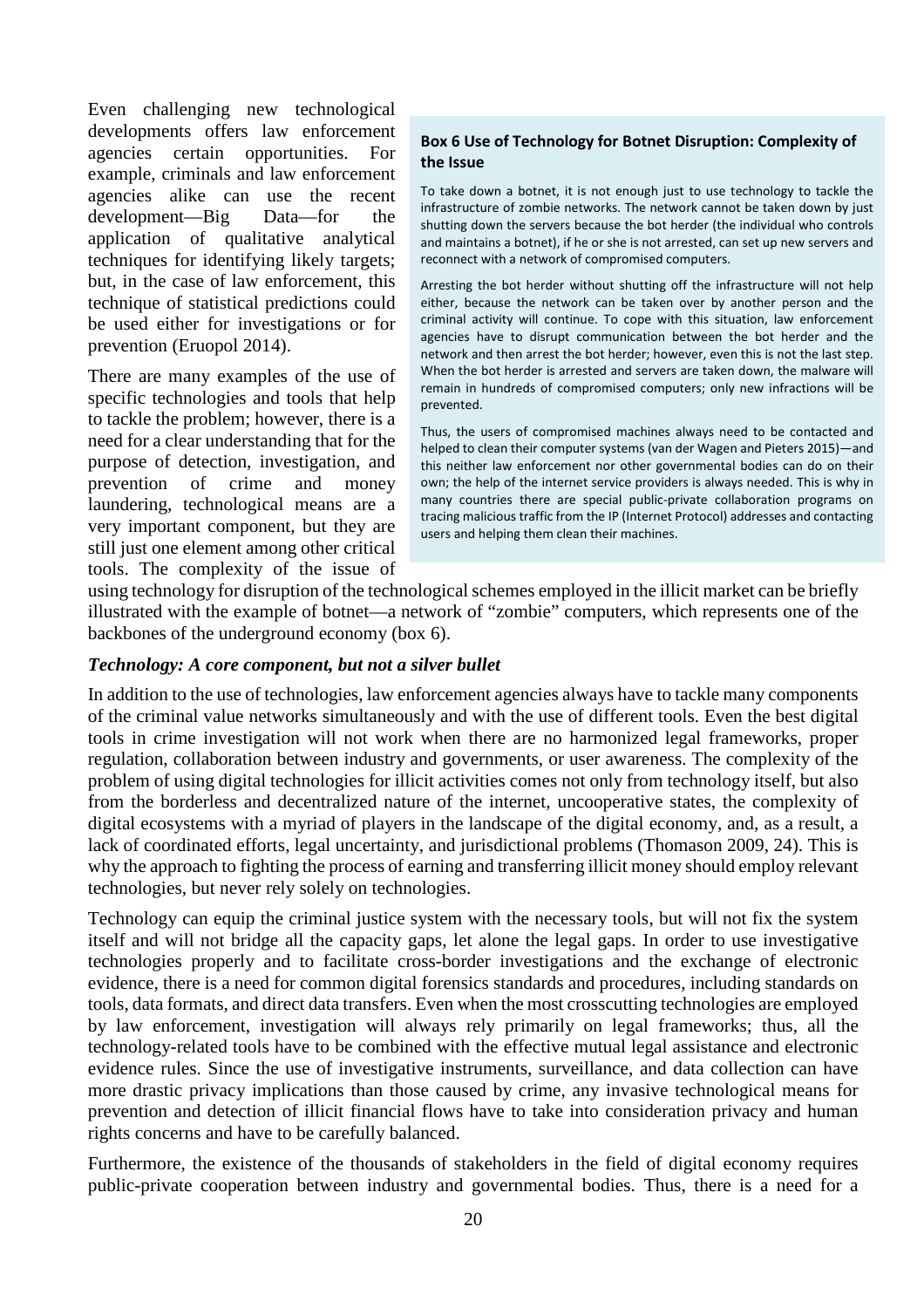complex approach—from awareness and education of users to public-private cooperation, and from proper national legal frameworks to mutual legal assistance instruments that are able to cope with the speed of information transfers in the digital era.

Fighting illicit financial flows requires coordinated efforts on harmonization of legislation and approaches to mutual legal assistance on the global level with the involvement of all stakeholders, including governments, industry, and civil society. One of the key issues in this regard is the difference in capacity between developed and developing countries, and the special needs poorer countries have in order to be able to address the problem properly. This issue is twofold.

On the one hand, substantive and procedural legal frameworks should be harmonized in the same way to allow international cooperation; therefore, differences in the legal frameworks might create loopholes and grey areas for cybercriminals. Thus, there should be a clear understanding that legal instruments should be drafted in the same way in both developed and developing countries. On the other hand, though legal frameworks play a central role in tackling illegal activity in digital networks, the law will not work without proper technical instruments and the special knowledge of those who are applying it. This is why it is important to focus on capacity building and awareness raising in developing countries, which can have special needs depending on the state of technological development, the structure of penetration of different type of networks and services, and the current capacity of law enforcement agencies.

Even wealthy nations, which have been the target of cyber-related crime for decades and have already made significant efforts to build capacity to fight technology-related crime and promote a culture of cybersecurity, are struggling with many problems in this field. The problems include harmonization of procedural instruments, differences in legislation, slow mutual legal assistance processes, sophisticated encryption, and constantly evolving cyberthreats. For developing countries, the issue of cyber-related illegal activity might have a different dimension: many of them, while not being a primary target of digital crime, are struggling with "bread and butter" problems, like food and water supply, fighting corruption, and traditional organized crime and reduction of poverty, to name a few, in addition to technology-enabled illicit financial flows.

However, with the fast development of the new forms of crime, any developing country with cybersecurity flaws can become if not a target, at least a country of origin of digital crime. Thus, capacity building and the promotion of a cybersecurity culture should be one of the priorities in developing countries in order to avoid a potential "cybersecurity divide," which can undermine efforts to facilitate economic and social development, and, as a result, open a new schism "between [the] haves and have nots" (Gercke et al. 2011, 189). It is necessary to adopt proper legal frameworks, and educate law enforcement agencies in developing countries and equip them with appropriate technological tools for investigations. Therefore, a special focus should be put on addressing the needs of the poorer states to tackle the global problem of transborder illegal activities with the use of digital technologies.

# **Part 4. Conclusion: The way forward**

Fighting illicit financial flows in the interconnected society is like chasing a moving target. In the borderless decentralized communications networks, the problem of illegal money extends beyond national borders and spans different jurisdictions. The complexity of the digital economy and fastevolving technologies, when money can be illegally earned and transferred across borders with a simple mouse click, requires a shift from the legal and technical paradigm to the principle "follow the money" in tackling the problem of illicit financial flows. While information technologies are evolving, the very existence of these technologies and their vulnerable and transborder nature are the primary factors for the evolvement of illegal activity carried out with the use of digital networks or facilitated by such use.

Since technology is evolving every day, there is no silver bullet—no perfect frameworks or technologies—that could be implemented to solve the problem from a long-term perspective. Any set of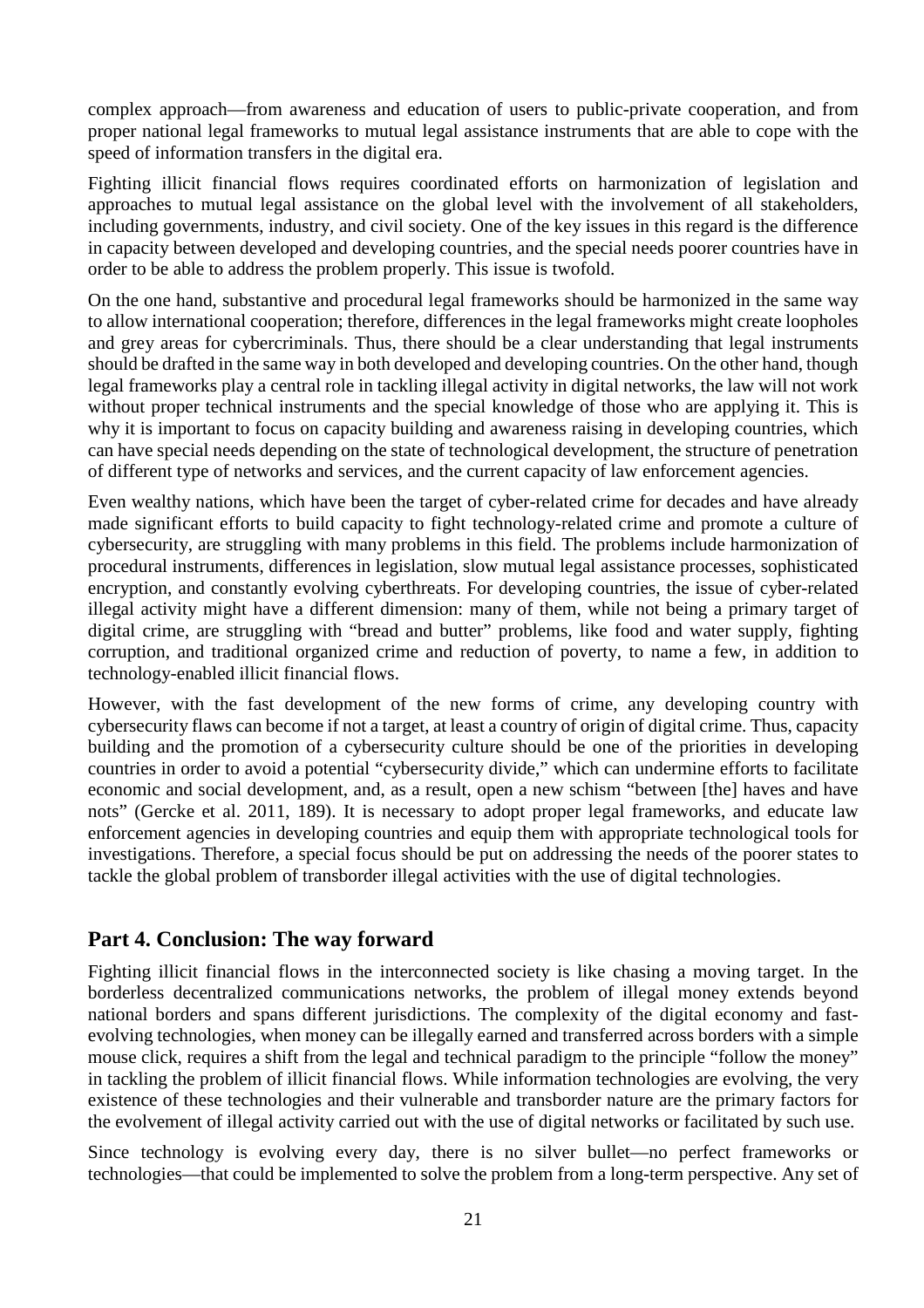solutions should be considered just as a way to address the current state of technology and as another step in the continuous process of tackling the problem. The situation requires complex strategies and forward-looking approaches, where efforts should be directed not only to solving the current problems, but identifying the new threats and predicting the risks posed by new technologies. These strategies should focus on a broad range of issues, such as:

- Identification of the gaps in international standards concerning illegal money transfers
- Harmonization of substantive and procedural criminal law (including electronic evidence frameworks) in the field of cybercrime and digital investigation on the international level
- Proper implementation of the international standards and legal frameworks on the national level
- Capacity building, especially in developing countries, in order to increase the effectiveness of legal and regulatory frameworks
- Efforts to raise awareness among governments, regulators, and private industry
- Use of modern technology in tackling illicit financial flows, but balancing the use of technological tools with privacy and human rights and implementing necessary safeguards
- Identification of technology-related risks in order to create a risk-based approach to prevention, detection, and monitoring of illicit financial flows
- Public-private collaboration in the field of tackling cybercrime
- Private sector engagement in monitoring illegal money transfers
- Technical capacity building among law enforcement and private industry.

Ultimately, any approach to tackling illicit financial flows should be based on a common understanding that detection, prevention, and tracing of illegal profits earned or transferred in the digital environment will be a continuous process of addressing new technological challenges. It is also necessary to take into account the complexity of the ecosystem of the digital economy and to bear in mind that heavy regulation can have a negative effect on the development of new technologies and services and, in the end, undermine the benefits that the internet and digital technologies can bring to society.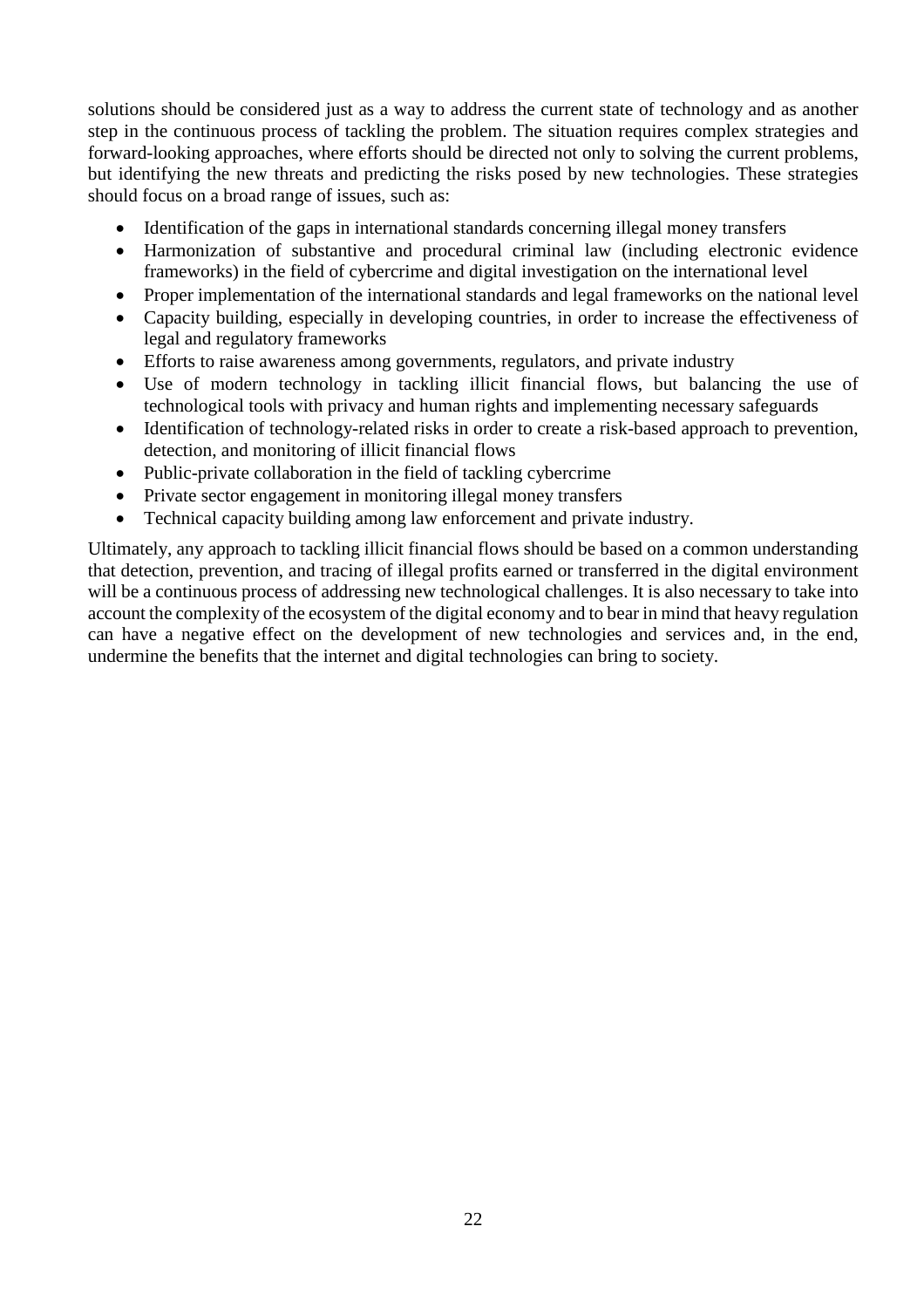# **References**

- Abelson et al. 2015. "Keys Under Doormats: Mandating insecurity by requiring government access to all data and communications." [http://www.crypto.com/papers/Keys\\_Under\\_Doormats\\_FINAL.pdf.](http://www.crypto.com/papers/Keys_Under_Doormats_FINAL.pdf)
- Australian Government. 2012. "AUSTRAC typologies and case studies report 2012." http://www.austrac.gov.au/sites/default/files/documents/typ\_rprt12\_full.pdf.
- Ben-Itzhak. 2008. "Organized cybercrime." *ISSA Journal* (October). [https://dev.issa.org/Library/Journals/2008/October/Ben-Itzhak-Organized%20Cybercrime.pdf.](https://dev.issa.org/Library/Journals/2008/October/Ben-Itzhak-Organized%20Cybercrime.pdf)
- Bertot et al. 2010. "Using ICTs to create a culture of transparency: E-government and social media as openness and anti-corruption tools for societies." *Government Information Quarterly* 27: 264– 271.
- Bertrand. 2015. "Silk Road wasn't even close to the biggest drug market on the internet." http://uk.businessinsider.com/silk-road-wasnt-even-close-to-the-biggest-drug-market-on-theinternet-2015-6?r=US&IR=T.
- Blankenburg and Kahn. 2012. "Governance and Illicit Flows." In *Draining Development?: Controlling Flows of Illicit Funds from Developing Countries?*, edited by Peter Reuter. Washington, DC: World Bank. https://openknowledge.worldbank.org/bitstream/handle/10986/2242/668150PUB0EPI0067848 B09780821388693.pdf.
- Brito and Castillo. 2013. "Bitcoin: A Primer for Policymakers." Mercatus Center, George Mason University, Fairfax, Virginia, United States. mercatus.org/sites/default/files/Brito\_BitcoinPrimer\_embargoed.pdf.
- Bryans. 2014. "Bitcoin and Money Laundering: Mining for an Effective Solution (August 29, 2013)." *Indiana Law Journal* 89 (1). http://ssrn.com/abstract=2317990.
- Caballero et al. 2011. "Measuring pay-per-install: the commoditization of malware distribution," Proceeds of the USENIX Security Symposium, August. http://www.icir.org/vern/papers/ppiusesec11.pdf.
- Ciancaglini et al. 2015. "Below the Surface: Exploring the Deep Web." TrendMicro, Forward-Looking Threat Research Team. http://www.trendmicro.co.uk/media/wp/exploring-the-deep-webwhitepaper-en.pdf.
- Cisco. 2011. "Cisco 2010 annual security report. Highlighting global security threats and trends." http://www.cisco.com/en/US/prod/collateral/vpndevc/security\_annual\_report\_2010.pdf.
- Council of Europe. 2012. "Moneywal report: Criminal money flows on the internet: methods, trends and multi-stakeholder counteraction."
- ———. 2013. "The use of online gambling for money laundering and the financing of terrorism purposes. Research report."
- Danchev. 2010. "Study finds the average price for renting a botnet." http://www.zdnet.com/blog/security/study-finds-the-average-price-for-renting-a-botnet/6528.
- DeNardis. 2015. "Internet Architecture as Proxy for State Power." In *IP Justice Journal: Internet Governance and Online Freedom Publication Series*. http://www.ipjustice.org/digitalrights/internet-architecture-redesign-as-proxy-for-state-power-by-laura-denardis/.
- Dumitrache and Modiga. 2011. "New Trends and Perspectives in the Money Laundering Process." *Challenges of the Knowledge Society Law* (1): 50–57.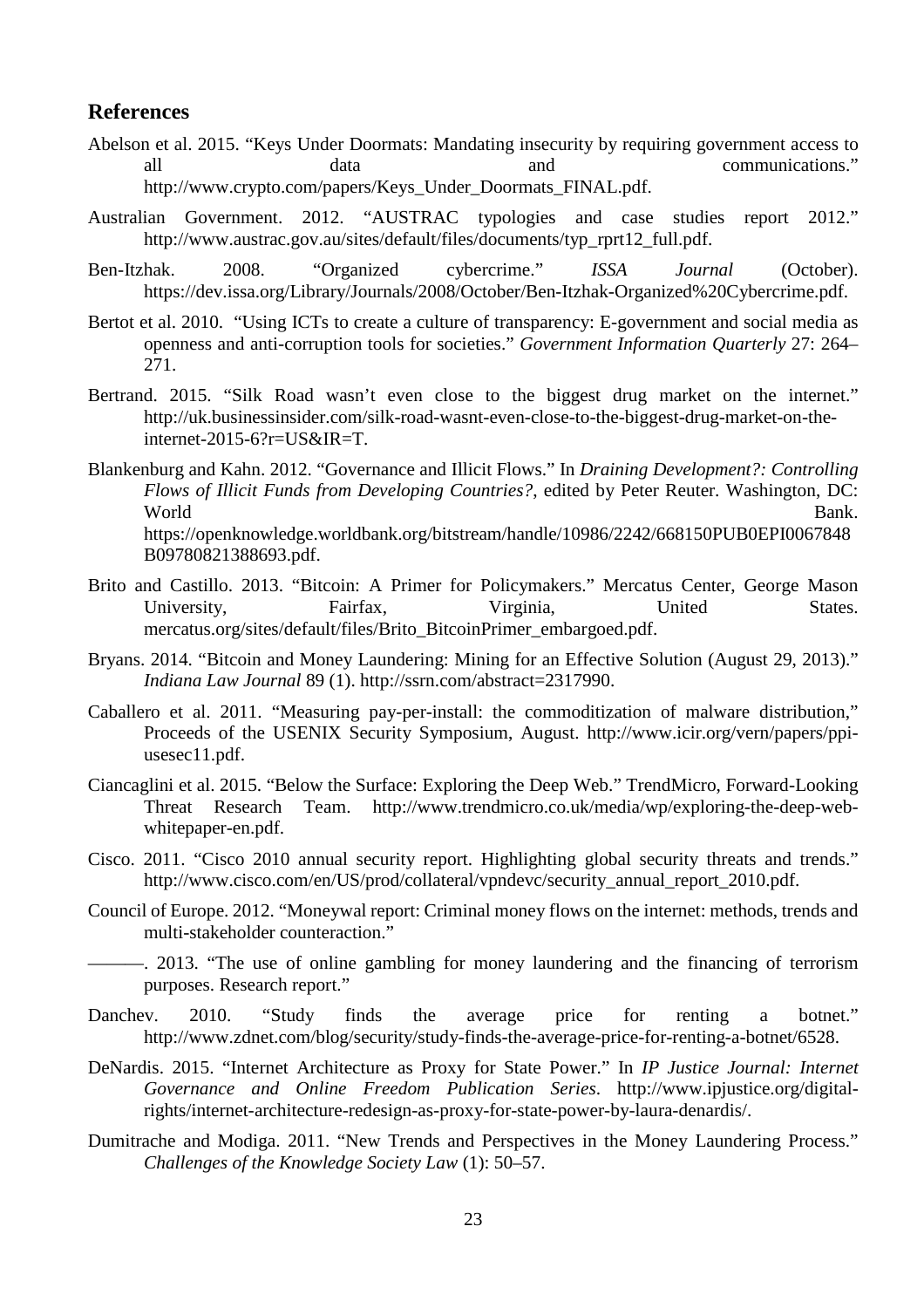- ESET. 2010. "Cybercrime Coming of Age." White paper, January. http://go.eset.com/us/resources/white-papers/EsetWP-CybercrimeComesOfAge.pdf.
- Europol. 2011. "Threat assessment (abridged). Internet facilitated organised crime." Internet Organised Crime Threat Assessment (iOCTA). File No.: 2530–264, The Hague, January 7. [https://www.europol.europa.eu/sites/default/files/publications/iocta.pdf.](https://www.europol.europa.eu/sites/default/files/publications/iocta.pdf)

———. 2014. "The Internet Organised Crime Threat Assessment (iOCTA)." September 29. [https://www.europol.europa.eu/content/internet-organised-crime-threat-assesment-iocta.](https://www.europol.europa.eu/content/internet-organised-crime-threat-assesment-iocta)

———. 2015. "The Internet Organised Crime Threat Assessment (iOCTA)." September 30. https://www.europol.europa.eu/content/internet-organised-crime-threat-assessment-iocta-2015.

- Fallmann et al. 2010. "Covertly probing underground economy marketplaces." Vienna University of Technology Secure Systems Lab. http://www.iseclab.org/papers/dimva2010\_underground.pdf.
- FATF (Financial Action Task Force). 2008. "Money Laundering & Terrorist Financing Vulnerabilities of Commercial Websites and Internet Payment Systems." http://www.fatf-gafi.org/.

———. 2010. "Money Laundering Using New Payment Methods." October. [http://www.fatf-gafi.org/.](http://www.fatf-gafi.org/)

- ———. 2014. "FATF Report. Virtual Currencies. Key Definitions and Potential AML/CFT Risks." June. http://www.fatf-gafi.org/media/fatf/documents/reports/virtual-currency-key-definitionsand-potential-aml-cft-risks.pdf.
- Federal Bureau of Investigation. 2012. "Bitcoin Virtual Currency: Intelligence Unique Features Present Distinct Challenges for Deterring Illicit Activity." April 24. www.wired.com/images\_blogs/threatlevel/2012/05/Bitcoin-FBI.pdf.
- Fiedler. 2013. "Online Gambling as a Game Changer to Money Laundering?" April 30. http://ssrn.com/abstract=2261266.
- Filipkowski. 2008. "Cyber Laundering: An Analysis of Typology and Techniques." *International Journal of Criminal Justice Sciences (IJCJS)* 3 (1): 15–27.
- Forbes. 2007. "Convergence of Telecom and Financial Services and Its Effects on AML/CFT Wire Remittance Operations." *United Nations Asia and Far East Institute for the Prevention of Crime and the Treatment of Offenders (UNAFEI), Resource Material Series* No. 71: 24–31.
- Fowler. 2014. "Being cyber resilient. KPMG Insurance Issues Conference," December 1. [https://www.kpmg.com/Ca/en/IssuesAndInsights/ArticlesPublications/Evolving-Regulation-](https://www.kpmg.com/Ca/en/IssuesAndInsights/ArticlesPublications/Evolving-Regulation-Series/Documents/Being-Cyber-Resilient.pdf)[Series/Documents/Being-Cyber-Resilient.pdf.](https://www.kpmg.com/Ca/en/IssuesAndInsights/ArticlesPublications/Evolving-Regulation-Series/Documents/Being-Cyber-Resilient.pdf)
- Gercke, Tropina, Lozanova, and Sund. 2011. "The role of ICT regulation in addressing offences in cyberspace." In *Trends in Telecommunication Reform November 2010. Enabling Tomorrow's Digital World*. Geneva: International Telecommunication Union.
- Ghosh. 2012. "How to prevent fraud in the Indian telecom industry." *Journal of Advanced Analytics* 3Q 2O12: 18. https://www.sas.com/news/intelligence\_quarterly/q312.pdf.
- Global Financial Integrity. 2014. "Illicit Financial Flows." http://www.gfintegrity.org/wpcontent/uploads/2014/09/GFI-Analytics.pdf.
- Goodman. 2010. "International dimensions of cybercrime." In *Cybercrimes: A multidisciplinary analysis*, edited by S. Ghosh and E. Turrini. Berlin and Heidelberg: Springer-Verlag.
- Goredema. 2011. "Combating illicit financial flows and related corruption in Africa: Towards a more integrated and effective approach." http://www.cmi.no/publications/file/4214-combating-illicitfinancial-flows-and-related.pdf.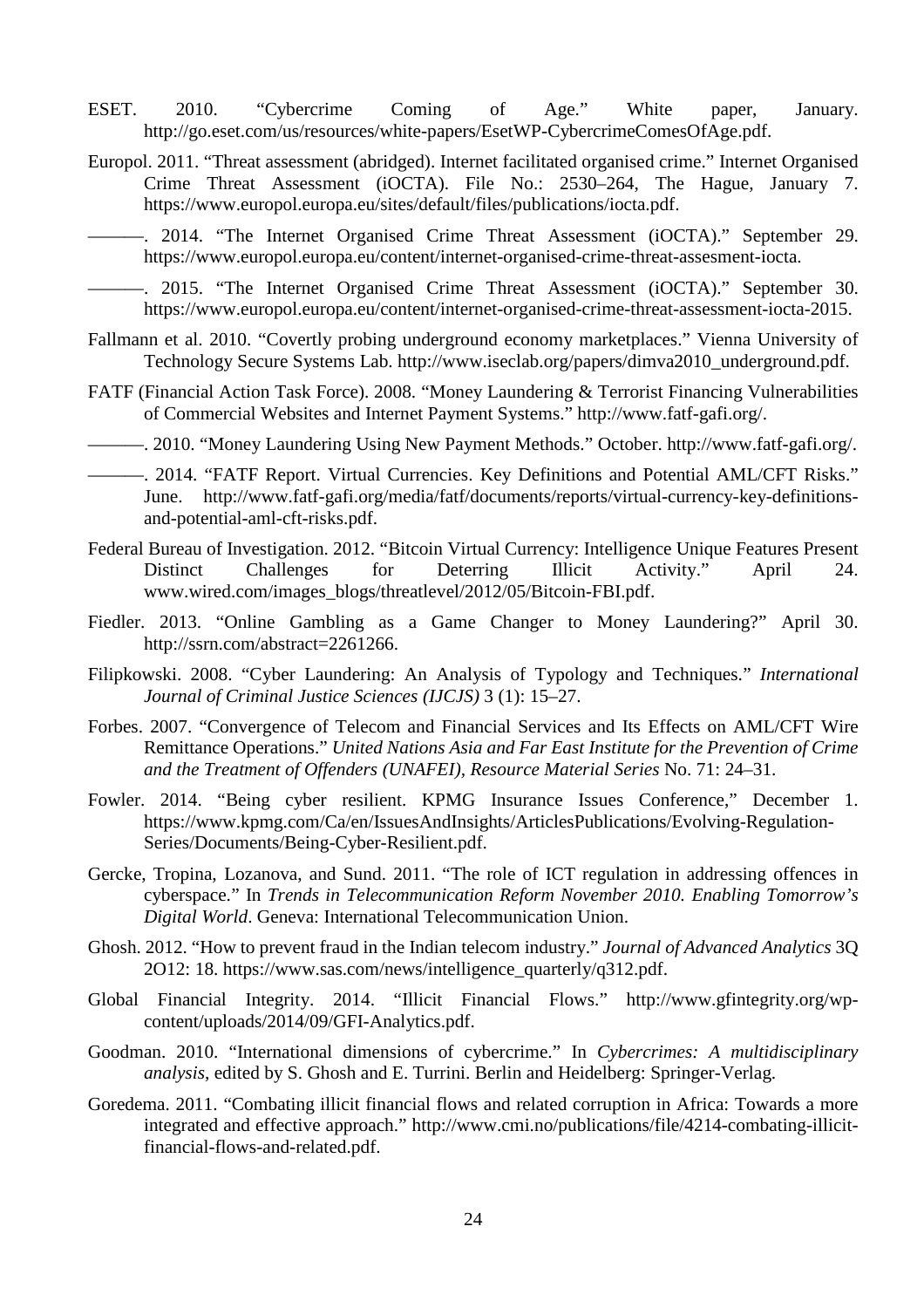- Greenberg. 2014. "Drug Market 'Agora' Replaces the Silk Road as King of the Dark Net." *Wired*. http://www.wired.com/2014/09/agora-bigger-than-silk-road/.
- Houses of Parliament. 2015. "The darknet and online anonymity." *Postnote* Number 488 March. www.parliament.uk/briefing-papers/POST-PN-488.pdf.
- iDefence. 2006. "Money Mules: Sophisticated Global Cyber Criminal Operations." iDefense, A VeriSign Company. http://complianceandprivacy.com/WhitePapers/iDefense\_MoneyMules\_20060329.pdf.
- Jansky. 2013. "Illicit Financial Flows and the 2013 Commitment to Development Index," CGD Policy Paper 034, Center for Global Development. [http://www.cgdev.org/publication/illicit-financial](http://www.cgdev.org/publication/illicit-financial-flows-and-2013-commitment-development-index)[flows-and-2013-commitment-development-index.](http://www.cgdev.org/publication/illicit-financial-flows-and-2013-commitment-development-index)
- Jardine. 2015. "Global Cyberspace Is Safer than You Think: Real Trends in Cybercrime." Chatham House, Global Commission on Internet Governance. Paper Series: NO. 16 — July 2015. [https://www.cigionline.org/sites/default/files/no16\\_web\\_1.pdf.](https://www.cigionline.org/sites/default/files/no16_web_1.pdf)
- Kharouni, Loucif. 2012. "The Crimeware Evolution." Trend Micro Incorporated Research Paper 2012. http://www.trendmicro.com/cloud-content/us/pdfs/security-intelligence/white-papers/wp-thecrimeware-evolution.pdf.
- LIRNEasia and UP‐NCPAG. 2008. "Mobile banking, mobile money and telecommunication regulations." http://lirneasia.net/wp-content/uploads/2008/05/Mobile-2.0\_Final\_Hor\_EA.pdf.
- Malhotra. 2010. "A New Dimension of Socio-Economic Offences: E-Money Laundering." July 7. [http://ssrn.com/abstract=1505795.](http://ssrn.com/abstract=1505795)
- Massa, Isabella. 2014. "Capital flight and the financial system." ODI Working Paper, December 4. http://www.odi.org/sites/odi.org.uk/files/odi-assets/publications-opinion-files/9392.pdf.
- McAfee. 2012. "McAfee Threats Report: First Quarter 2012." http://www.mcafee.com/sg/resources/reports/rp-quarterly-threat-q1-2012.pdf.

———. 2014. "Net Losses: Estimating the Global Cost of Cybercrime." http://www.mcafee.com/de/resources/reports/rp-economic-impact-cybercrime2.pdf.

- Meiklejohn et al. 2013. "A Fistful of Bitcoins: Characterizing Payments Among Men with No Names." *Login* 38 (6): 10–14. https://www.usenix.org/publications/login/december-2013-volume-38 number-6.
- National Drug Intelligence Center. 2008. "Money Laundering in Digital Currencies." U.S. Department of Justice, Washington, DC. http://www.justice.gov/archive/ndic/pubs28/28675/28675p.pdf.
- OECD (Organisation for Economic Co-operation and Development). 2013. "Measuring OECD Responses to Illicit Financial Flows from Developing countries." Organisation for Economic Cooperation and Development, Paris. http://www.oecd.org/corruption/Illicit\_Financial\_Flows\_from\_Developing\_Countries.pdf.

-. 2014. "Addressing the Tax Challenges of the Digital Economy." OECD/G20 Base Erosion and Profit Shifting Project, OECD Publishing, Paris. http://www.oecd.org/ctp/tax-challenges-digitaleconomy-discussion-draft-march-2014.pdf.

- ONE. 2014. "Trillion Dollar Scandal." https://s3.amazonaws.com/one.org/pdfs/Trillion\_Dollar\_Scandal\_report\_EN.pdf.
- Pena. 2009. "Exporting Criminality: Money Laundering in a Domestic and International Context." http://web.stanford.edu/group/journal/cgi-bin/wordpress/wpcontent/uploads/2012/09/Pena\_SocSci\_2009.pdf.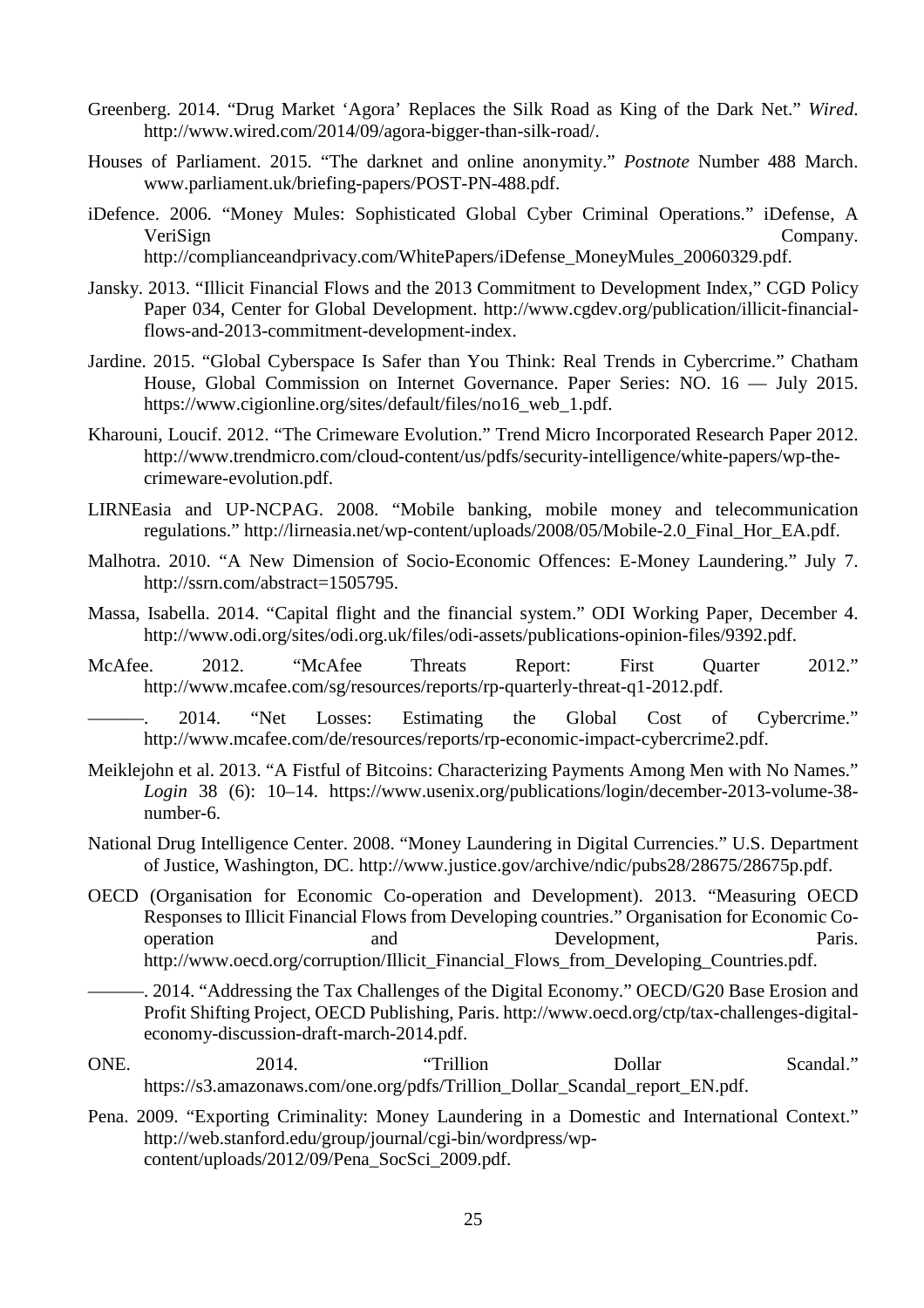- Perez and Olivie. 2014. "Europe Beyond Aid: Illicit Financial Flows Policy Responses in Europe." Center for Global Development. Consultation Draft. http://www.cgdev.org/sites/default/files/Europe-Beyond-Aid-Illicit-Financial-Flows\_0.pdf.
- Piller and Zaccariotto. 2009. "Cyber-Laundering: The Union Between New Electronic Payment Systems and Criminal Organizations." *Transition Studies Review* 16 (1): 62–76.
- Richet. 2013. "Laundering Money Online: A Review of Cybercriminals Methods. Tools and Resources for Anti-Corruption Knowledge." United Nations Office on Drugs and Crime (UNODC), New York, June 1. arxiv.org/pdf/1310.2368.
- Roberts, Tony. 2012. **"**Technology is helping the fight against corruption: All over the world citizens are using new technology to shine a light on fraud and bribery, and to blow the whistle on corrupt practices." http://www.computerweekly.com/opinion/Technology-is-helping-the-fight-againstcorruption.
- Rush, H., C. Smith, E. Kraemer-Mbula, and P. Tang. 2009. "Crime online. Cybercrime and Illegal<br>Innovation." NESTA Research Report. July. Innovation." NESTA Research Report, July. [http://www.eprints.brighton.ac.uk/5800/01/Crime\\_Online.pdf.](http://www.eprints.brighton.ac.uk/5800/01/Crime_Online.pdf)
- Samani et al. 2013. "Digital Laundry. An analysis of online currencies, and their use in cybercrime." White Paper, McAfee Labs. http://www.mcafee.com/de/resources/white-papers/wp-digitallaundry.pdf.
- SecureWorks. 2014. "Underground Hacker Markets." December. http://www.secureworks.com/assets/pdf-store/white-papers/wp-underground-hackingreport.pdf.

-. 2010. "The Next Generation of Cybercrime: How it's evolved, where it's going." Executive Brief, secureworks.com.

- Shields. 2005. "When the 'information revolution' and the US security state collide. Money laundering and the proliferation of surveillance." *New Media & Society August* 7 (4): 483–512.
- The EastAfrican. 2015. "Uganda financial body probes \$144m telecoms fraud," March. http://www.theeastafrican.co.ke/news/Uganda-financial-body-probes--144m-telecoms-fraud-/- /2558/2661148/-/k0hyke/-/index.html.
- The Engine Room. 2012. "New Technologies Against Petty Corruption. Tactics and Lessons from the 2012 International Anti-corruption Conference." https://www.theengineroom.org/wpcontent/uploads/New-Technologies-Against-Petty-Corruption.pdf.
- Thomason. 2009. "How has the establishment of the internet changed the ways in which offenders launder their dirty money?" In *Internet Journal of Criminology* 2009. http://www.internetjournalofcriminology.com/Thomason\_Internet\_Money\_Laundering\_July\_0 9.pdf.
- TRACFIN (Treatment of intelligence and action against clandestine financial circuits). 2013. "Annual Analysis and Activity Report 2013." Unit for intelligence processing and action against illicit financial networks. [http://www.economie.gouv.fr/files/ra\\_tracfin\\_anglais\\_2013.pdf.](http://www.economie.gouv.fr/files/ra_tracfin_anglais_2013.pdf)
- ———. 2014. "Regulating virtual currencies. Recommendations to prevent virtual currencies from being used for fraudulent purposes and money laundering." http://www.economie.gouv.fr/files/regulatingvirtualcurrencies.pdf.
- Trend Micro. 2010. "The business of cybercrime. A complex business model." Focus Report Series, January. [http://www.trendmicro.com/cloud-content/us/pdfs/security](http://www.trendmicro.com/cloud-content/us/pdfs/security-intelligence/reports/rpt_business-of-cybercrime.pdf)[intelligence/reports/rpt\\_business-of-cybercrime.pdf.](http://www.trendmicro.com/cloud-content/us/pdfs/security-intelligence/reports/rpt_business-of-cybercrime.pdf)